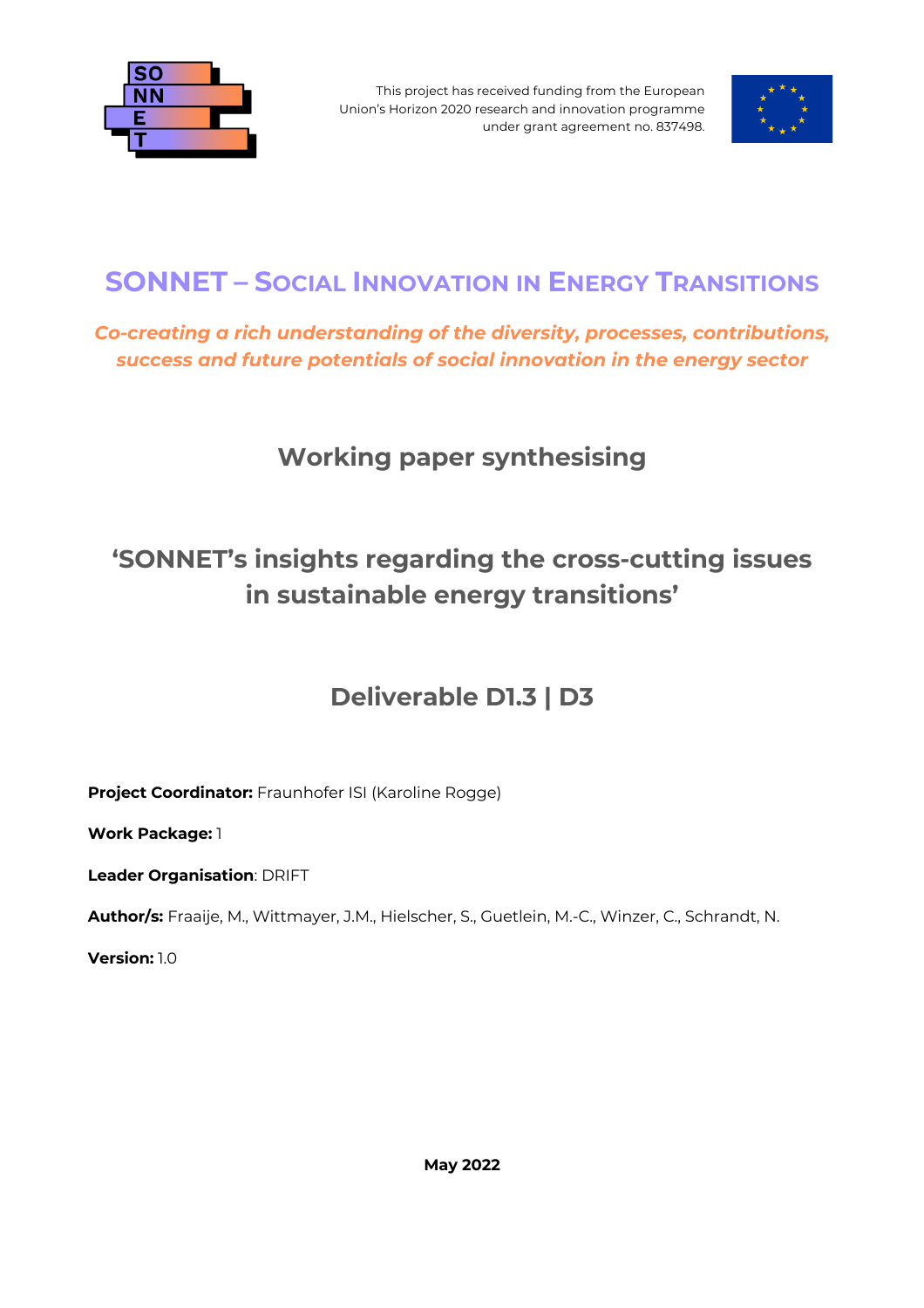

# **SOCIAL INNOVATION IN ENERGY TRANSITIONS**

# **Co-creating a rich understanding of the diversity, processes, contributions, success and future potentials of social innovation in the energy sector**

GA#: 837498

Funding type: RIA

| Deliverable number<br>(relative in WP) | D1.3                                                                                                                                                           |
|----------------------------------------|----------------------------------------------------------------------------------------------------------------------------------------------------------------|
| Deliverable name:                      | Working paper synthesising 'SONNET's insights regarding the<br>cross-cutting issues in sustainable energy transitions'                                         |
| WP / WP number:                        | 1                                                                                                                                                              |
| Delivery due date:                     | March 30th, 2022 (extended until May 31, 2022)                                                                                                                 |
| <b>Actual date of submission:</b>      | May 30, 2022                                                                                                                                                   |
| <b>Dissemination level:</b>            | Public                                                                                                                                                         |
| <b>Lead beneficiary:</b>               | <b>DRIFT</b>                                                                                                                                                   |
| Responsible scientist/administrator:   | Maria Fraaije (DRIFT)                                                                                                                                          |
| Contributor(s):                        | Julia Wittmayer (DRIFT), Marie-Charlotte Guetlein (GEM), Christian<br>Winzer (ZHAW), Bryony Parrish (SPRU), Sabine Hielscher (SPRU),<br>Naomi Schrandt (DRIFT) |
| Internal reviewer(s):                  | Niklas Mischkowski (ICLEI), Agata Dembek (ALK), Karoline Rogge<br>(ISI)                                                                                        |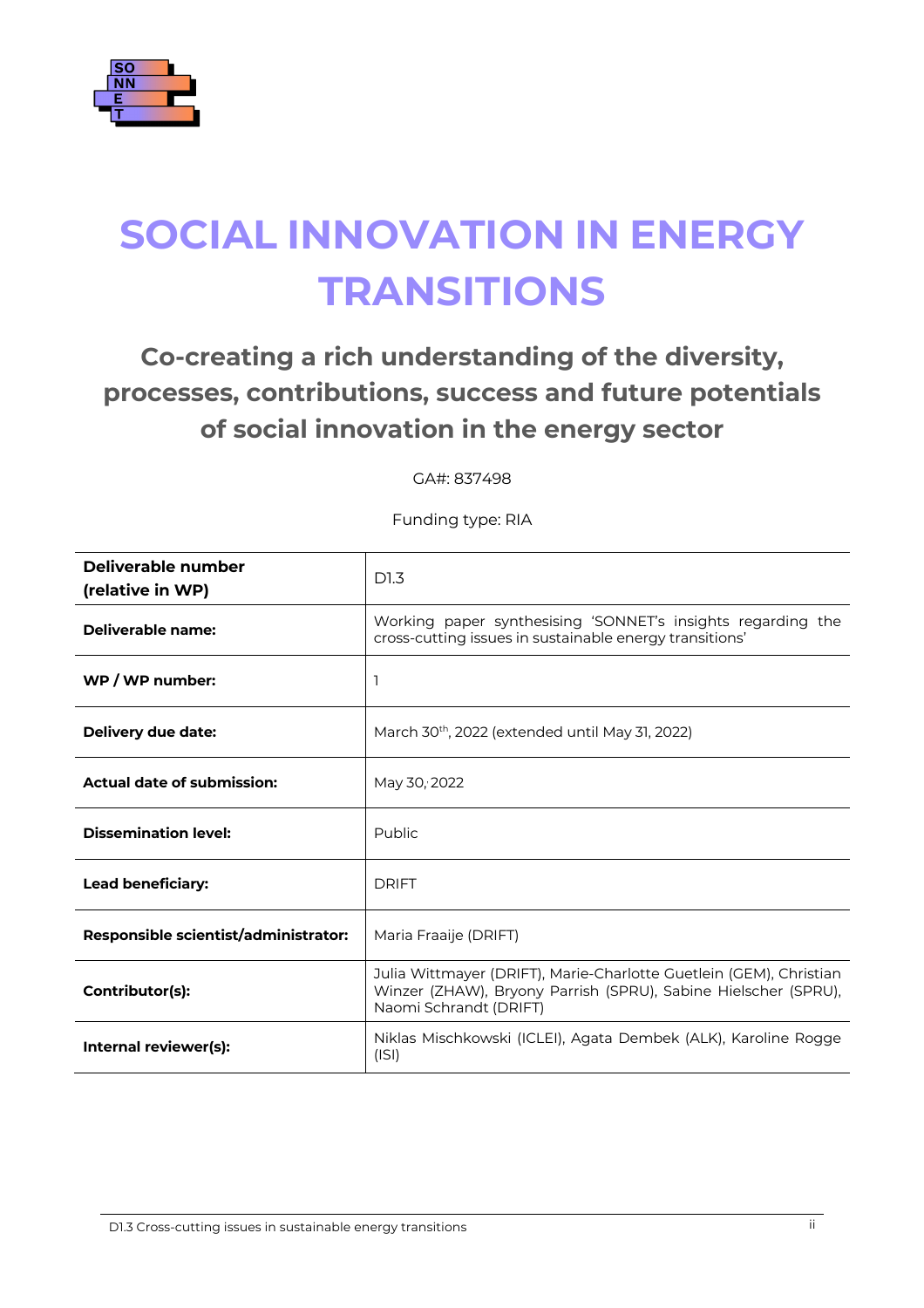

### *PROJECT PARTNERS*

| <b>No</b>    | <b>Participant name</b>                                                                                     | <b>Short Name</b> | <b>Country</b><br>code | <b>Partners' logos</b>                                                                         |
|--------------|-------------------------------------------------------------------------------------------------------------|-------------------|------------------------|------------------------------------------------------------------------------------------------|
| L            | Fraunhofer Society, with its<br>Fraunhofer Institute of Systems and<br>Innovation Research (Fraunhofer ISI) | <b>ISI</b>        | DE                     | Fraunhofer<br>ISI                                                                              |
| $\mathbf{2}$ | Dutch Research Institute for Transitions                                                                    | <b>DRIFT</b>      | <b>NL</b>              | drift                                                                                          |
| 3            | University of Sussex, with its<br>Science Policy Research Unit (SPRU)                                       | <b>UoS</b>        | UK                     | UNIVERSITY<br>OF SUSSEX                                                                        |
| 4            | Grenoble Ecole de Management                                                                                | <b>GEM</b>        | <b>FR</b>              | ECOLE DE<br>MANAGEMENT                                                                         |
| 5            | Akademia Leona Kozminskiego                                                                                 | <b>ALK</b>        | PL                     | KOZMINSKI UNIVERSITY                                                                           |
| 6            | Zuercher Hochschule for Applied Research                                                                    | <b>ZHAW</b>       | <b>CH</b>              |                                                                                                |
| 7            | <b>ICLEI European Secretariat</b>                                                                           | <b>ICLEI</b>      | DE                     | $\cdot$ I.C $\cdot$ L $\cdot$ E $\cdot$ I<br>Local<br><b>Governments</b><br>for Sustainability |
| 8            | City of Mannheim                                                                                            | <b>MANN</b>       | <b>GER</b>             | STADT MANNHEIM <sup>E</sup>                                                                    |
| 9            | City of Antwerp                                                                                             | <b>ANTW</b>       | <b>BE</b>              |                                                                                                |
|              | 10 City of Bristol                                                                                          | <b>BRIS</b>       | <b>UK</b>              |                                                                                                |
|              | <b>11</b> City of Grenoble                                                                                  | <b>GREN</b>       | <b>FR</b>              |                                                                                                |
|              | <b>12</b> City of Warsaw                                                                                    | <b>WARS</b>       | PL                     | CITY<br>OF WARSAW                                                                              |
|              | 13 City of Basel (Associated Partner)                                                                       | <b>BASE</b>       | <b>CH</b>              | <b>Kanton Basel-Stadt</b>                                                                      |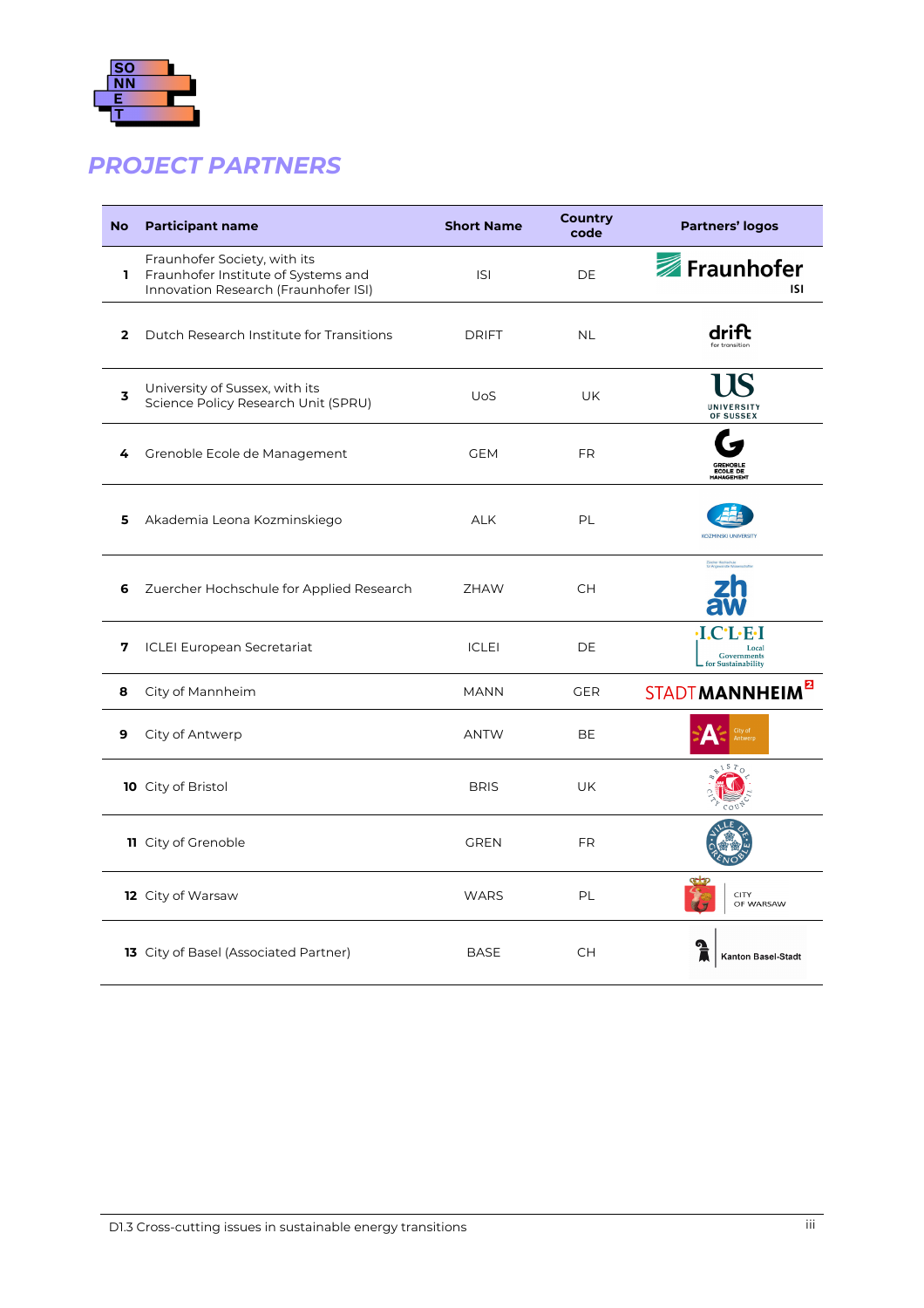

#### *Executive Summary*

SONNET's overall aim was to generate novel understandings of the diversity, processes and contributions of social innovation in the energy sector, and critically evaluate and assess their success and future potential towards supporting sustainable transitions of energy systems. After having employed various methods to study social innovation in energy over the past three years, this working paper aims to synthesise selected insights from across the different work streams.

This working paper aims to bring together our insights on two aspects: 1) **the factors influencing (enabling or impeding)** the development of social innovation in energy, and 2) **the contributions**  that social innovations make to energy systems.

The literature on social innovation in the energy transition focuses mainly on energy cooperatives. However, in the SONNET project, we have taken a broader take on the concept, defining it as a "*combination of ideas, objects and/or actions that change social relations and involve new ways of doing, thinking and/or organising energy"* (Wittmayer et al., 2020; p.6). Taking this broader approach towards social innovation in the energy transition, we found several **key enabling and impeding factors** of social innovation. Firstly, we found that social innovation in energy is mostly impeded by opposing and locked-in **discourses, regulations and beliefs** within the regime of the energy sector. Secondly, our data highlights the importance of considering the diversity in goals and theories of change associated with various forms of social innovation. Whereas some types of social innovation might be involved with **building up** new ways of doing, thinking and organising (i.e. peer-to-peer electricity exchange), others might be more involved in breaking down and **phasing out** existing institutions (i.e. campaigns against specific energy pathways) (Hebinck et al., 2022). Lastly, we see that there is a **synergy** between social innovations, where the contributions of one social innovation might enable others' success. For example, socially innovative crowdfunding platforms might enable social innovation initiatives by granting them access to the financial system.

Furthermore, we found that SIEs **contribute** to the energy transition in seven ways: 1) they provide alternative discourses and knowledge on the energy transition, 2) they ensure broader distribution of benefits of the energy transition, 3) they increase citizen participation in the energy transition, 4) they change actor roles and behaviour, 5) they reduce fossil fuel extraction, 6) they increase renewable electricity generation, and 7) reduce energy consumption or increase energy efficiency.

This deliverable specifically discusses contributions of social innovation to energy justice and democracy, sustainability (reducing  $CO<sub>2</sub>$  emissions) and energy security – all issues high on the European energy agenda. We found social innovation seems to contribute to increasing **energy justice** (i.e. by involving citizens within decision-making and a broader distribution of benefits), increasing **energy security** (i.e. by facilitating storage and networks of electricity exchange to meet the intermittency of renewable energy) and improving the **sustainability** of the sector (i.e. by stopping fossil fuel extraction, reducing  $CO<sub>2</sub>$  emissions and generating electricity from renewables).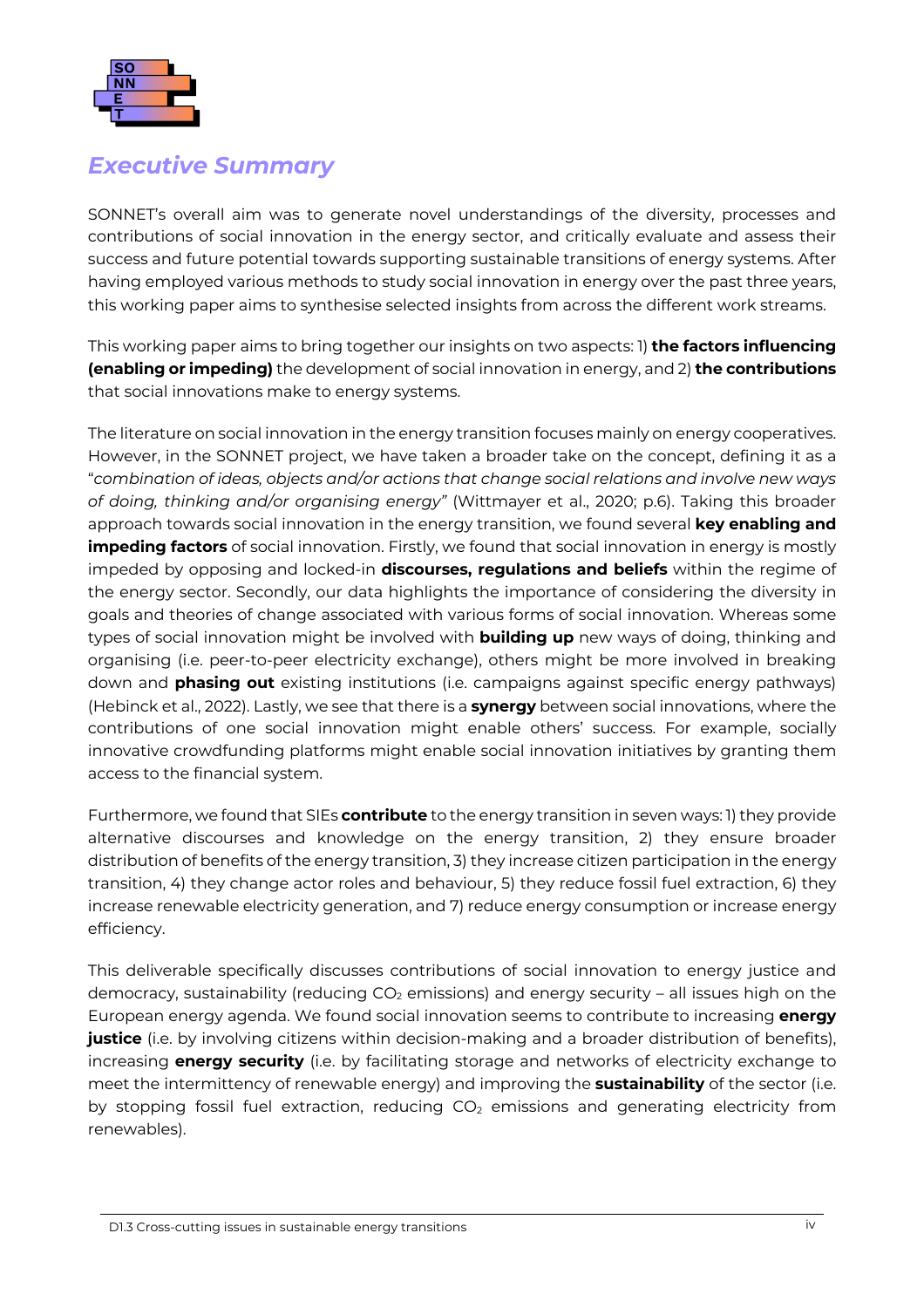

The deliverable closes with recommendations for **future research**. Firstly, the findings of this study might be validated and extended through the use of primary data. Furthermore, we recommend exploring the linkages between social innovation and energy justice, energy security and sustainability in more detail.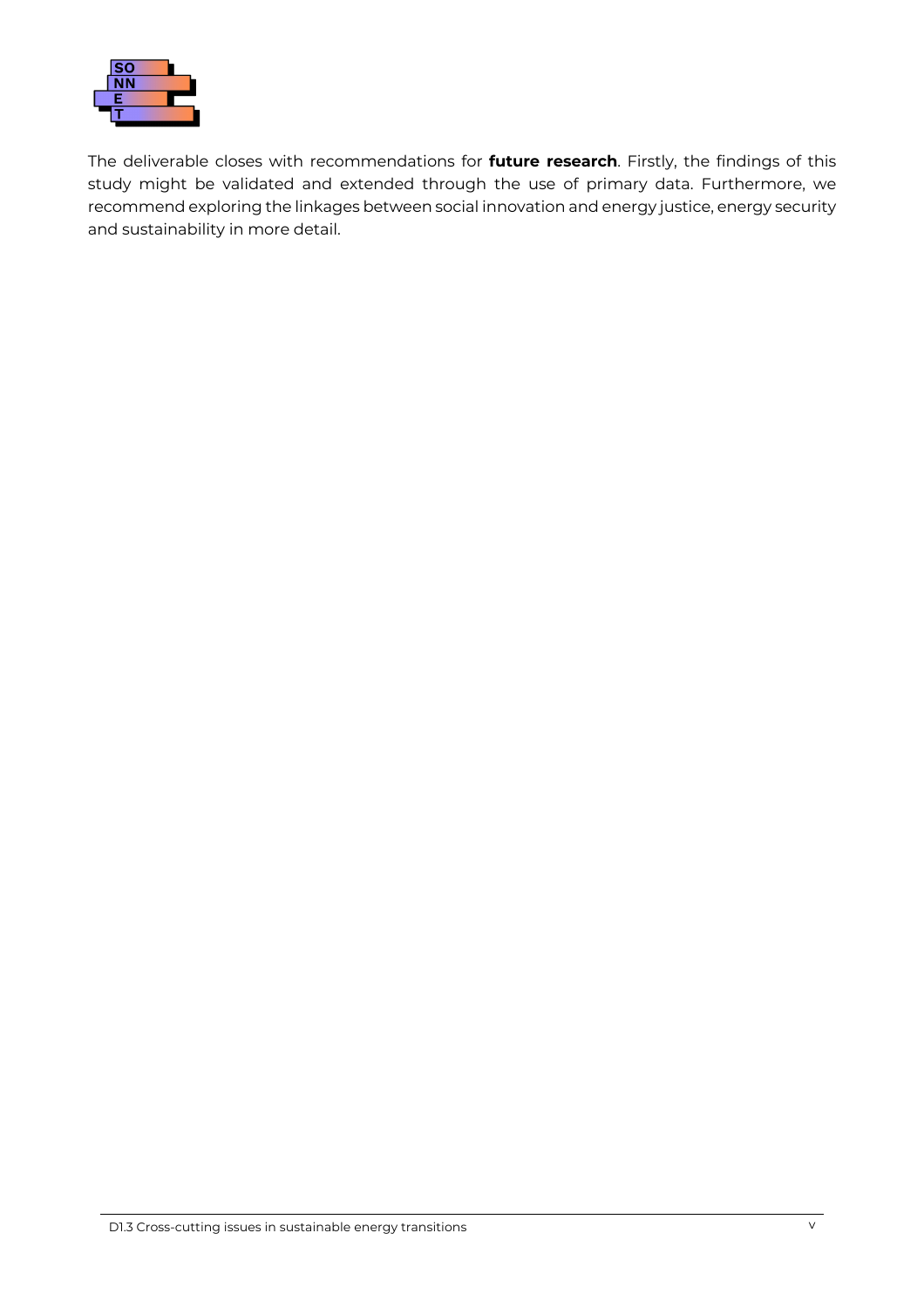

### **Table of Contents**

| L   |     |       |  |
|-----|-----|-------|--|
| 2   |     |       |  |
|     | 2.1 |       |  |
|     |     | 211   |  |
|     |     | 2.1.2 |  |
|     |     |       |  |
| 3   |     |       |  |
| 3.1 |     |       |  |
|     | 3.2 |       |  |
|     |     |       |  |
|     |     |       |  |
|     |     |       |  |
|     |     |       |  |
|     |     |       |  |
|     |     |       |  |
|     | 3.3 |       |  |
| 4   |     |       |  |
|     | 4.1 |       |  |
|     | 4.2 |       |  |
|     | 4.3 |       |  |
|     |     |       |  |
|     |     |       |  |
|     |     |       |  |
| 5   |     |       |  |
| 6   |     |       |  |
|     |     |       |  |
|     |     |       |  |
|     |     |       |  |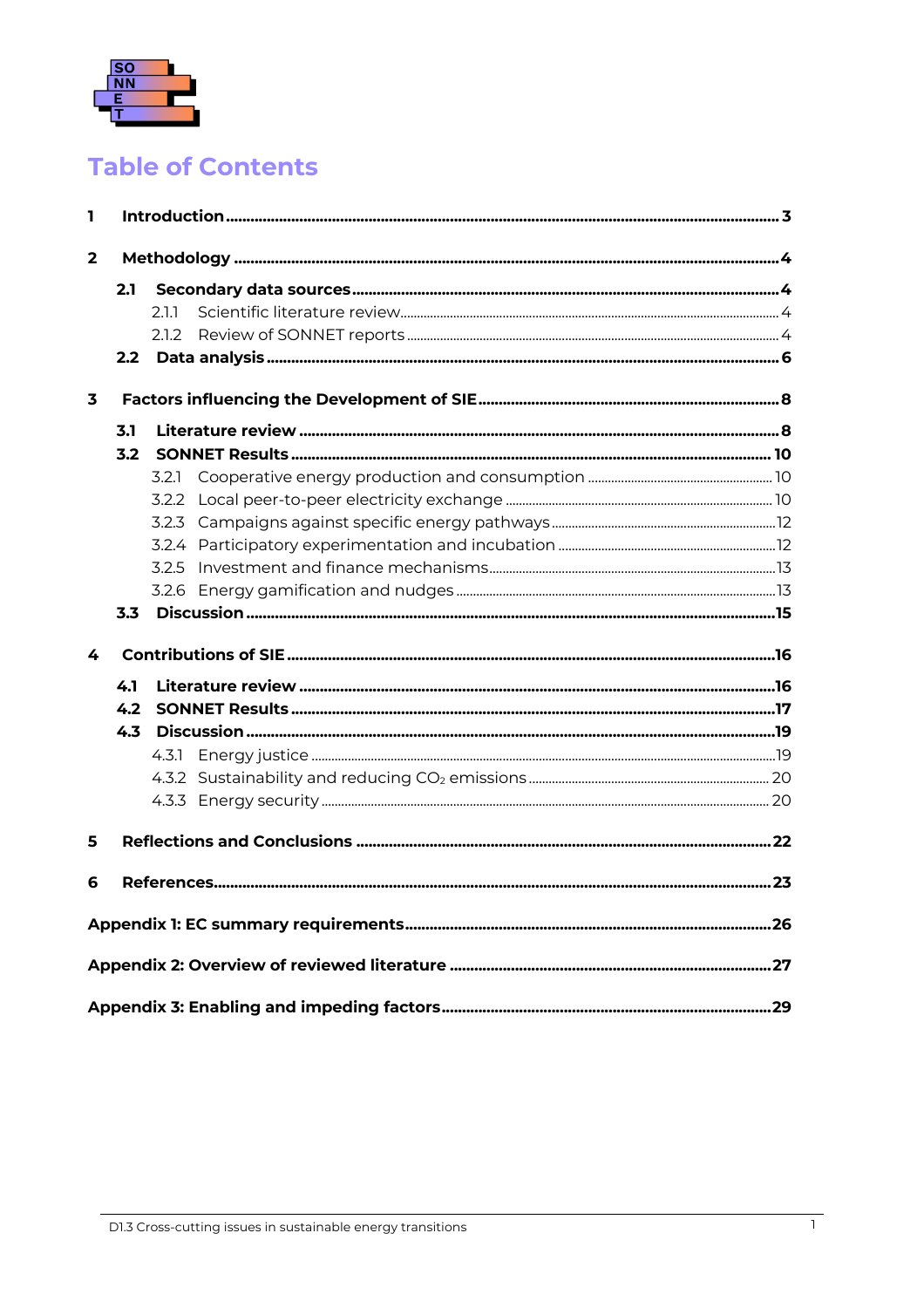

### **[Tables](#page-33-0)**

| Table 1 Focus of analysis within the Country Reports of Work Package 3, indicated per research |
|------------------------------------------------------------------------------------------------|
|                                                                                                |
|                                                                                                |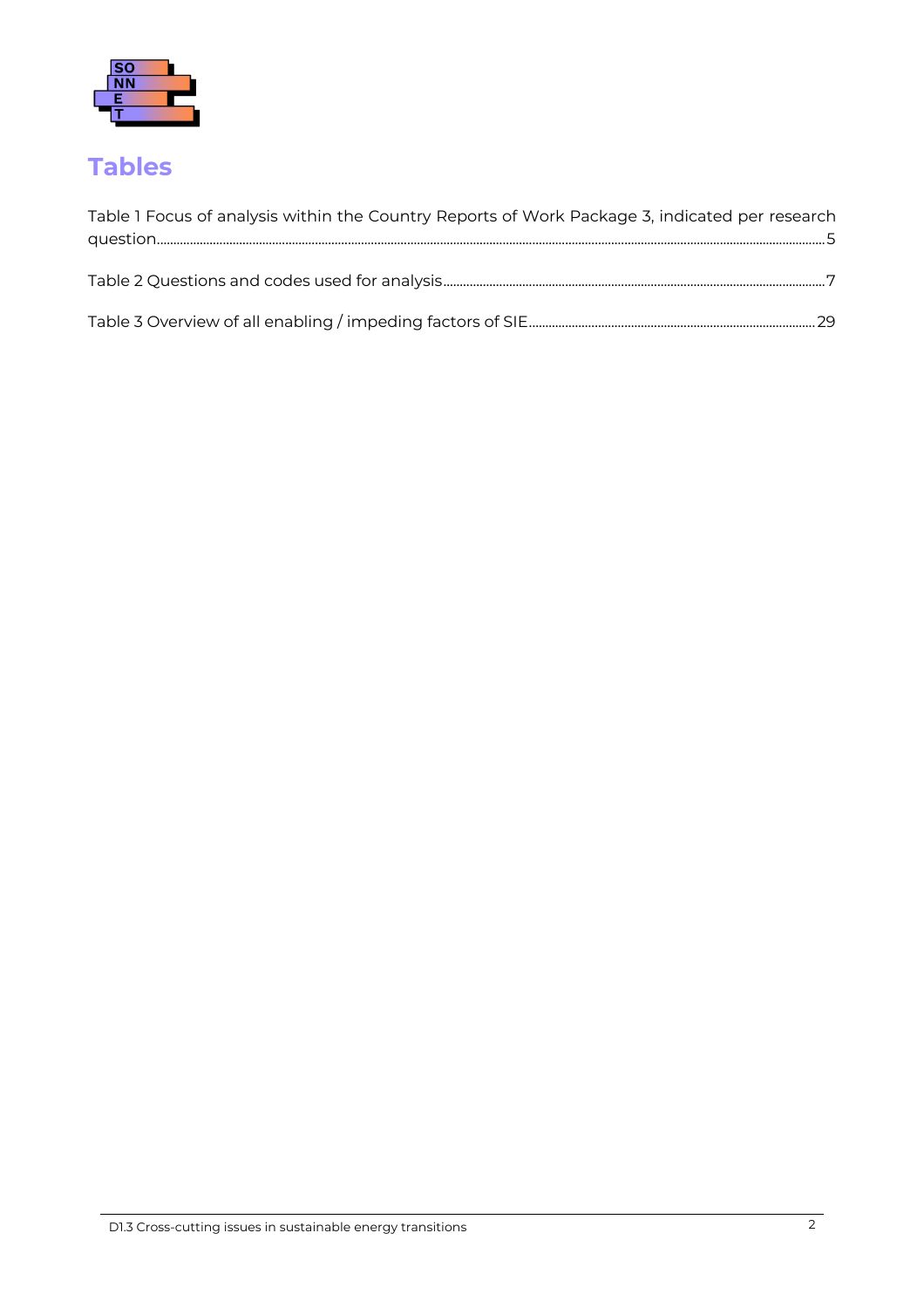

#### <span id="page-7-0"></span>**1 [INTRODUCTION](#page-33-1)**

[SONNET's overall aim was to generate novel un](#page-33-1)derstandings of the diversity, processes and contributions of social innovation in the energy sector, and critically evaluate and assess their success and future potential towards supporting sustainable transitions of energy systems. After having employed various methods to study social innovation in energy over the past three years, this working paper aims to synthesise selected insights from across the different work streams.

This working paper aims to bring together our insights on two aspects: 1) the factors influencing (enabling or impeding) the development of social innovation in energy, and 2) the contributions that social innovations make to energy systems. We use the term 'contributions' to refer to the actual intended and unintended effects of concrete SIE-initiatives in relation to energy systems.

The following research questions are guiding our work:

- What are the factors enabling or impeding social innovations in energy (SIE) to emerge and develop?
- What are the contributions of SIE towards energy systems?

In financing the range of projects of which SONNET is part, the EU was especially interested to learn about the influencing factors as well as the contributions of SIE in relation to four categories: socio-cultural, socio-economic, socio-political and socio-technical issues. We have taken account of this categorisation in this synthesis work.

This introduction is followed by an explanation of our methodology (section 2), before we dedicate one section to answering each of our research question (incl. literature review, SONNET empirical work and discussion) (sections 3 and 4). Finally, we provide some observations and conclusions (section 5).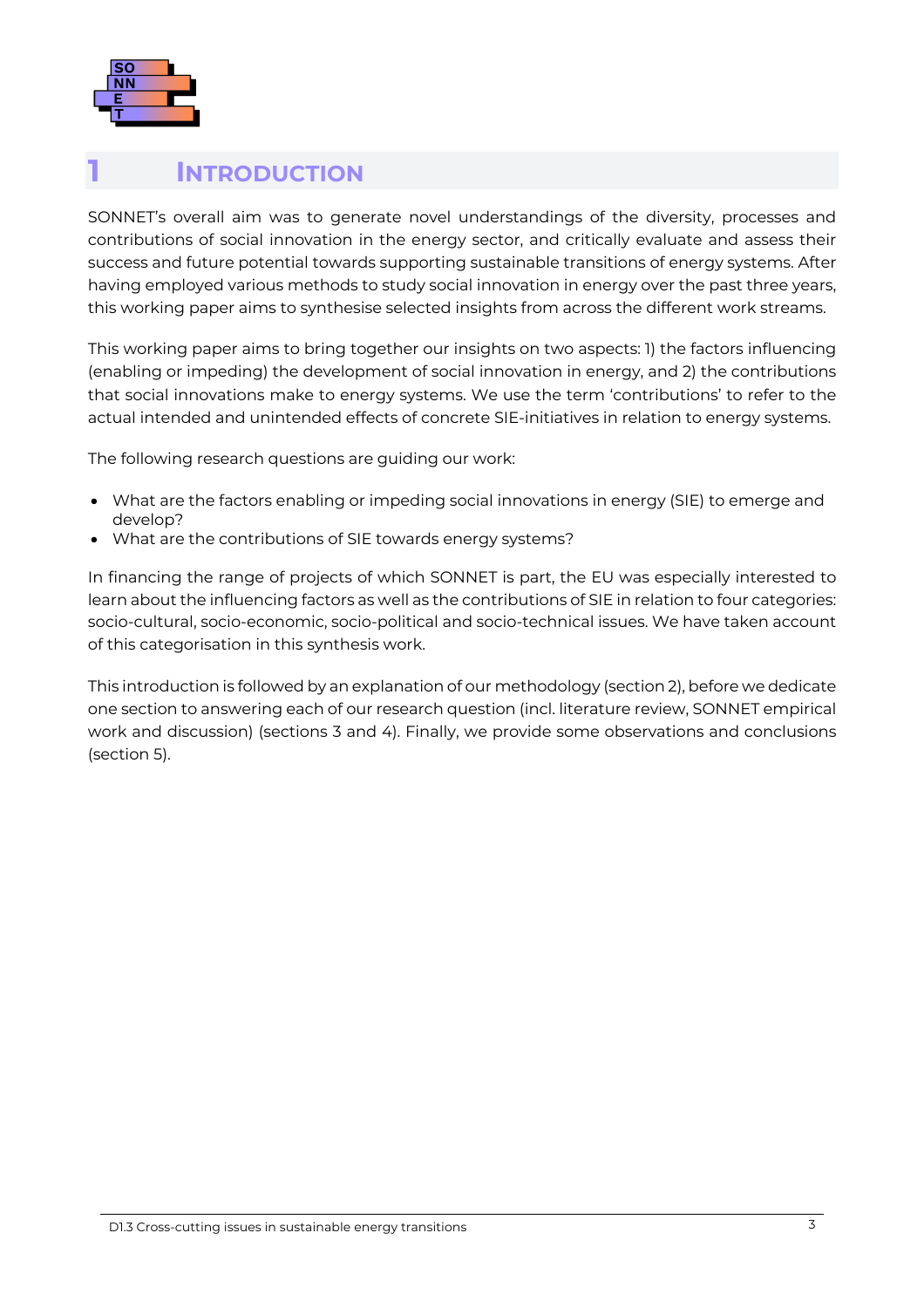

### <span id="page-8-1"></span><span id="page-8-0"></span>**2 METHODOLOGY**

The methodology describes the secondary material used for this paper (see sections 2.1.1 [and](#page-8-2) 2.1.[2\)](#page-8-3) [and](#page-8-3) how we analysed this data (see section 2.[2\).](#page-10-0)

### **2.1 Secondary data sources**

To be able to identify enabling and impeding factors for the emergence and development of SIEs and their contributions, we collected and analysed **secondary material** for this paper, including:

- 1. Scientific literature (see section 2.1.1)
- <span id="page-8-2"></span>2. SONNET research reports (see section 2.1.[2\)](#page-8-3)

[The](#page-8-3) type of data selected, sampling strategies and limitations connected to the collection and analysis of the data are discussed in the following sub-sections.

#### **2.1.1 Scientific literature review**

We performed a SCOPUS search using the following search string: "social innovation\*" AND ("social change" OR "transformative change" OR "transformation\*" OR "transition\*") AND ("institution\*") (in English articles and journal articles) – conducted in November 2021 to January 2022. This resulted in 147 articles. In a next step, we screened the abstracts to single out those articles which explicitly refer to social innovation in relation to social change, transformation, and/or transitions and talked about institutional change processes due to SONNET's focus on transformative social innovation. In addition, we narrowed the search by excluding articles that were not linked to energy (i.e. electricity, heat).

In total, we reviewed the resulting 18 journal articles for this deliverable (see Appendix 2 for an overview) and coded them against the following themes: enabling and impeding conditions (sub-codes: socio-economic, socio-cultural, and socio-political) and contributions (sub-codes socio-economic, socio-cultural, and socio-political).

For the analysis, we focused on those articles that explicitly refer to social innovation in relation to social change, transformation, and/or transitions and talked about institutional change processes due to SONNET's focus on transformative social innovation. In addition, we narrowed the search by excluding articles that were not linked to energy (i.e. electricity, heat). In total, we reviewed and analysed 18 journal articles for this deliverable (see Appendix 2 for an overview).

#### **2.1.2 Review of SONNET reports**

SONNET has used different methods to gain insights into the processes and contributions of SIE. For the analysis of this working paper, we focused on the following three SONNET outputs:

<span id="page-8-3"></span>1. Six country reports including 18 embedded case studies on the emergence and development of social innovation in energy (Work Package 3);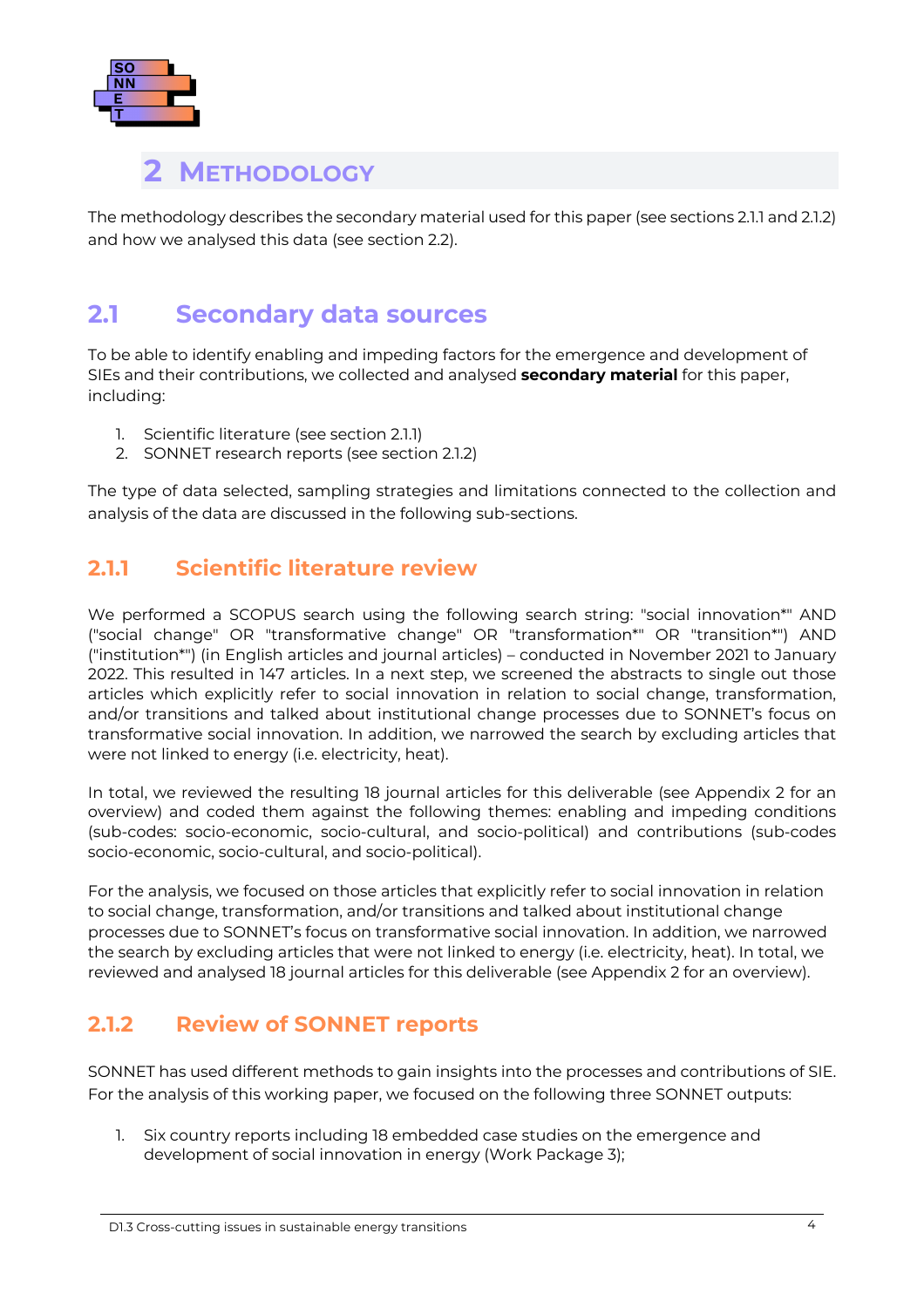

- 2. Two reports on citizen acceptance and future potential of SIE (Work Package 5);
- 3. Two reports on the success of SIE (Work Package 6).

#### **2.1.2.1 Six Country reports (Work Package 3)**

In Work Package 3, SONNET researchers carried out case study work (including interviews, document reviews, and participant observation) to describe the history of six SIE-fields in six countries (Hielscher and Wittmayer 2021). The insights were collated in six country reports, in which each country report presents three embedded case studies of SIE-fields within their national context. The country reports formed a key source material for this paper. They were deemed suitable because they summarised the SIE-fields in each country context and provided analytical insight into the enabling and impeding factors and SIE contributions.

The focus of the analysis within the reports have been the summaries of enabling and impeding factors and contributions of SIE in the country reports (see Table 1[\). This](#page-9-1) was based on the assumption that the country researchers had summed up the key factors and contributions within these sections, thereby also addressing time constraints. The factors and contributions discussed in the findings sections (3.2 below [and 4.2 b](#page-14-0)elow[\) therefor](#page-21-0)e highlight key enabling and impeding factors and contributions of SIE rather than a full list. More factors and contributions could be identified when analysing the whole country report (including the case study reports).

| <b>Research question</b>                          | Paragraphs of the country report<br>included in the analysis                                                                                                                                                                                                         | Country reports (in-text citation)                                                                                                                                                                                                                                                                                                                                                                                  |
|---------------------------------------------------|----------------------------------------------------------------------------------------------------------------------------------------------------------------------------------------------------------------------------------------------------------------------|---------------------------------------------------------------------------------------------------------------------------------------------------------------------------------------------------------------------------------------------------------------------------------------------------------------------------------------------------------------------------------------------------------------------|
| What are the impeding<br>enabling factors of SIE? | 5.1.3<br>What are the enabling<br>and impeding factors for the SIE-<br>field actors and other field actors<br>to conduct institutional work and<br>change the 'outside' institutional<br>environment?                                                                | Vernay et al. (2021). 'Country report: Deep dives into social<br>innovation in energy through investigating three SIE-fields<br>and their SIE-initiatives in France'. (Country report, FR)<br>Stadler et al. (2021). 'Country report: Deep dives into social<br>innovation in energy through investigating three SIE-fields<br>and their SIE-initiatives in Germany'. (Country report, GE)                          |
| What are the contributions of<br>SIE?             | 5.1.3.6<br>What have been<br>intended and unintended effects<br>(i.e. contributions) derived from<br>conducting institutional work?<br>What influence have they had on<br>the SIE-field and 'outside'<br>institutional environment? Link<br>back to the 2-4 examples | Wittmayer et al. (2021). 'Country report: Deep dives into<br>social innovation in energy through investigating three<br>SIE-fields and their SIE-initiatives in the<br>Netherlands/Belgium'. (Country report, NL)<br>Dánkowska et al. (2021). 'Country report: Deep dives into<br>social innovation in energy through investigating three<br>SIE-fields and their SIE-initiatives in Poland (Country<br>report, PL) |
|                                                   |                                                                                                                                                                                                                                                                      | Mueller, L. and Musiolik, J. (2021). 'Country report: Deep<br>dives into social innovation in energy through investigating<br>three SIE-fields and their SIE-initiatives in Switzerland'.<br>(Country report, CH)                                                                                                                                                                                                   |
|                                                   |                                                                                                                                                                                                                                                                      | Hielscher, S. and Iskandarova, M. (2021). 'Country report:<br>Deep dives into social innovation in energy through<br>investigating three SIE-fields and their SIE-initiatives in the<br>United Kingdom'. (Country report, UK)                                                                                                                                                                                       |

#### <span id="page-9-1"></span><span id="page-9-0"></span>**Table 1: Focus of analysis within the Country Reports of WP 3, indicated per research question**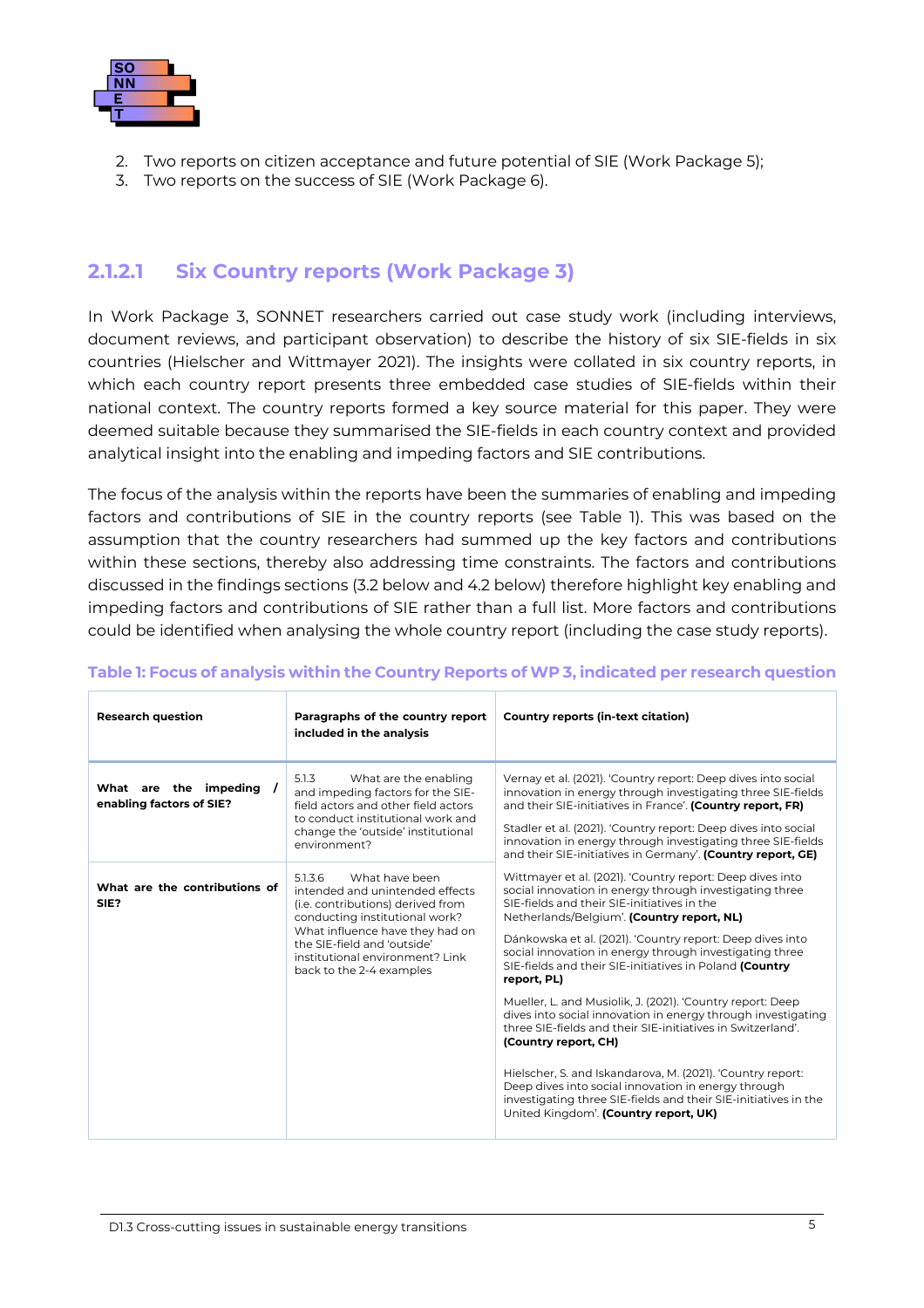

#### **2.1.2.2 Two reports on citizen acceptance and future potential of SIE (Work Package 5)**

The second SONNET source for this paper were two reports on citizen acceptance and future potential of SIE (Work Package 5). In this Work Package, SONNET researchers undertook a demographically representative citizen survey with more than 6,000 participants across three EU countries (France, Germany, Poland), and then performed statistical-econometric analyses to investigate factors driving citizen investment in renewable energy projects, participation in renewable energy cooperatives, and purchasing of mobile energy applications with gamification components. The two reports are (with their associated in-text citations in **bold**):

- 1. Guetlein, M. -C. et al. (2021). 'Report on econometric analysis of SONNET citizen survey, incl. cross-country comparison on individuals' perceptions and acceptance of SIE and EU energy transitions' (**SONNET report WP5, citizen survey**)
- 2. Guetlein, M. -C. and Schleich, J. (2022). 'Report on assessment of future potentials of SIE in Europe: Business models and competitiveness, future policy interventions'. (**SONNET report WP5, future potentials**)

One of the SONNET researchers dedicated to Work Package 5 was asked to provide enabling and impeding factors and contributions of SIE based on their research findings for this working paper.

#### **2.1.2.3 Two reports on the success of SIE (Work Package 6)**

In Work Package 6, SONNET researchers aimed at quantifying which SIE-initiatives are aligned with and achieve the highest contribution towards EU goals. They collated their insights in two reports:

- 1. Winzer, C. and Betz, R. (2021). 'EU and SIE goal alignment map'.
- 2. Dzukowski et al. (2021). 'SIE evaluation: Characterising successful SIE to enable secure, sustainable, competitive, and affordable energy transitions'.

Similar to the input from Work Package 5, the SONNET researchers dedicated to this Work Package were also asked to provide inputs on enabling and impeding factors and contributions of SIE derived from their work for this working paper.

### <span id="page-10-0"></span>**2.2 Data analysis**

Analysing the scientific literature and specific sections in the SONNET reports resulted in 260 unique datapoints for enabling and impeding factors, and 67 unique datapoints for contributions. We then coded the scientific literature as well as the SONNET reports along SONNET's four **research questions** and their respective deductive **codes** (see Table [2\). Then,](#page-11-1) the data was coded according to several **subcodes**: socio-cultural, socio-political, socio-economic and socio-technological that have derived from one of the research foci in SONNET. These have been understood along the following lines: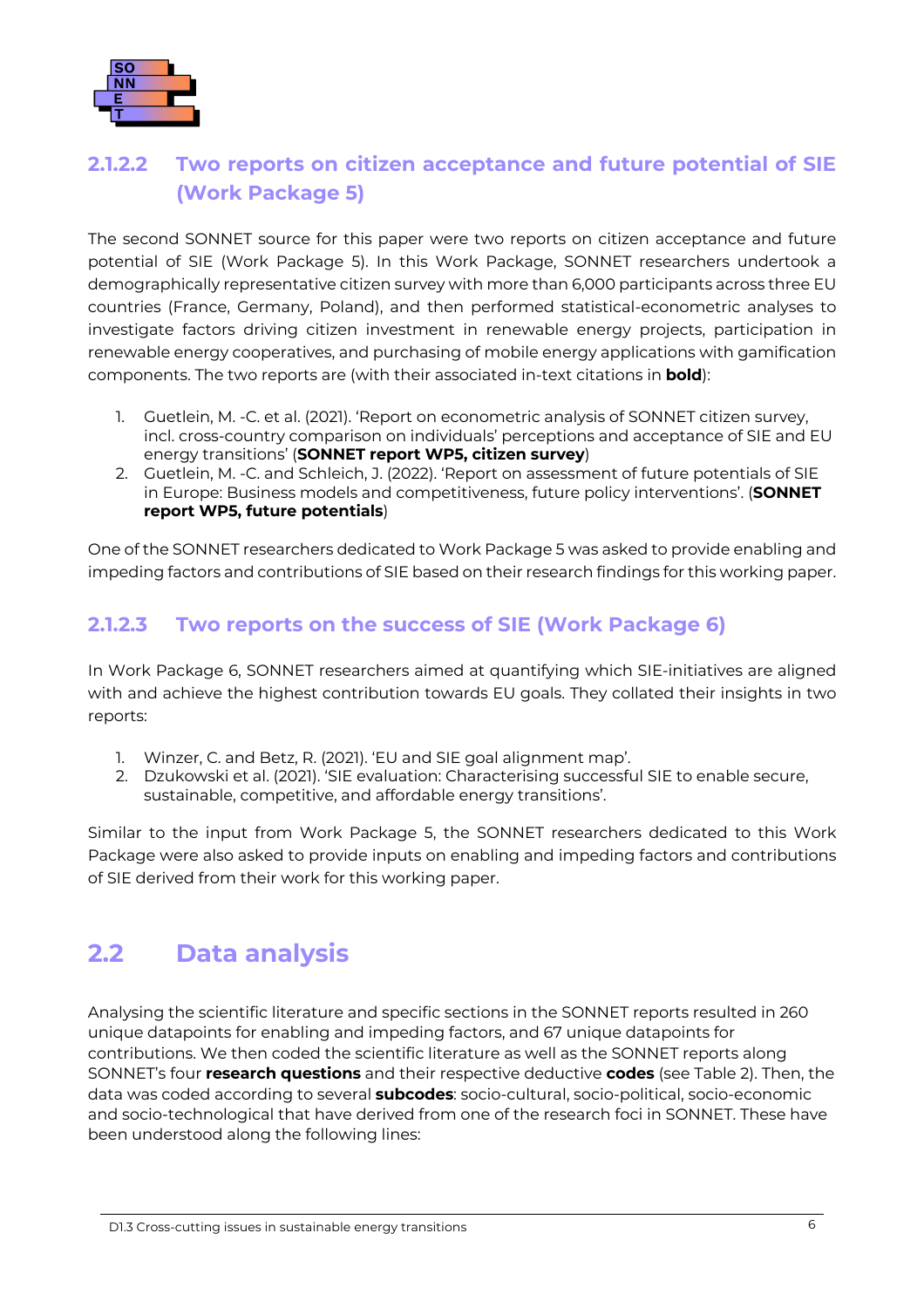

- **Socio-cultural:** learning, values, knowledge, acceptance, relationships, networks, actor roles, norms, behaviour, etc.
- **Socio-political:** policies, governance arrangements, legislation, participation, etc.
- **Socio-economic:** funding, financing, subsidies, business models, markets, economic practices, etc.
- **Socio-technological:** technology, material aspects, climate, etc.

<span id="page-11-2"></span>After coding the documents, a first analysis of the data was presented and discussed during an interdisciplinary dialogue at a SONNET project meeting in March 2022. The discussion during the project meeting revolved mainly around how social innovation contributed to topics of energy justice and energy security. Due to this discussion, we related the open codes of the contributions (see section 4.2 belo[w\) to topi](#page-21-0)cs of energy justice, energy security and sustainability (see 4.3 belo[w\). Before](#page-23-0) doing so, however, we used **open coding** to cluster the deductive subcodes we found. Here, the aim was to increase the ease of analysis. This resulted into a list of 7 contributions, 27 enabling and 22 impeding factors. For an overview of the enabling and impeding codes, see appendix **Error! Reference source not found.**[.3.](#page-11-2)

| <b>Research question</b>      | Main code                       | Subcode                              |
|-------------------------------|---------------------------------|--------------------------------------|
| What is the SIE in question?  | CODE 1: Type of SIE             | n/a                                  |
| What are the factors          | CODE 2: Enabling factor for SIE | SUBCODE 2.1: socio-economic          |
| enabling SIE to emerge and    | to emerge and develop           | SUBCODE 2.2: socio-cultural          |
| develop?                      |                                 | SUBCODE 2.3: socio-political         |
|                               |                                 | SUBCODE 2.4: socio-technical         |
| What are the factors          | CODE 3: Impeding factor for SIE | SUBCODE 3.1: socio-economic          |
| impeding SIE to emerge and    | to emerge and develop           | SUBCODE 3.2: socio-cultural          |
| develop?                      |                                 | SUBCODE 3.3: socio-political         |
|                               |                                 | SUBCODE 3.4: socio-technical         |
| What are the contributions    | CODE 4: Contribution of SIE     | SUBCODE 4.1: socio-economic          |
| of SIE to energy systems?     |                                 | SUBCODE 4.2: socio-cultural          |
|                               |                                 | SUBCODE 4.3: socio-political         |
|                               |                                 | SUBCODE 4.4: socio-technical         |
|                               |                                 | SUBCODE 4.5: other                   |
| What is the type of source of | CODE 5: Source type             | SUBCODE 5.1: empirical sonnet report |
| information?                  |                                 | SUBCODE 5.2: literature review       |

#### <span id="page-11-1"></span><span id="page-11-0"></span>**Table 2: [Questions and codes u](#page-11-2)sed for analysis**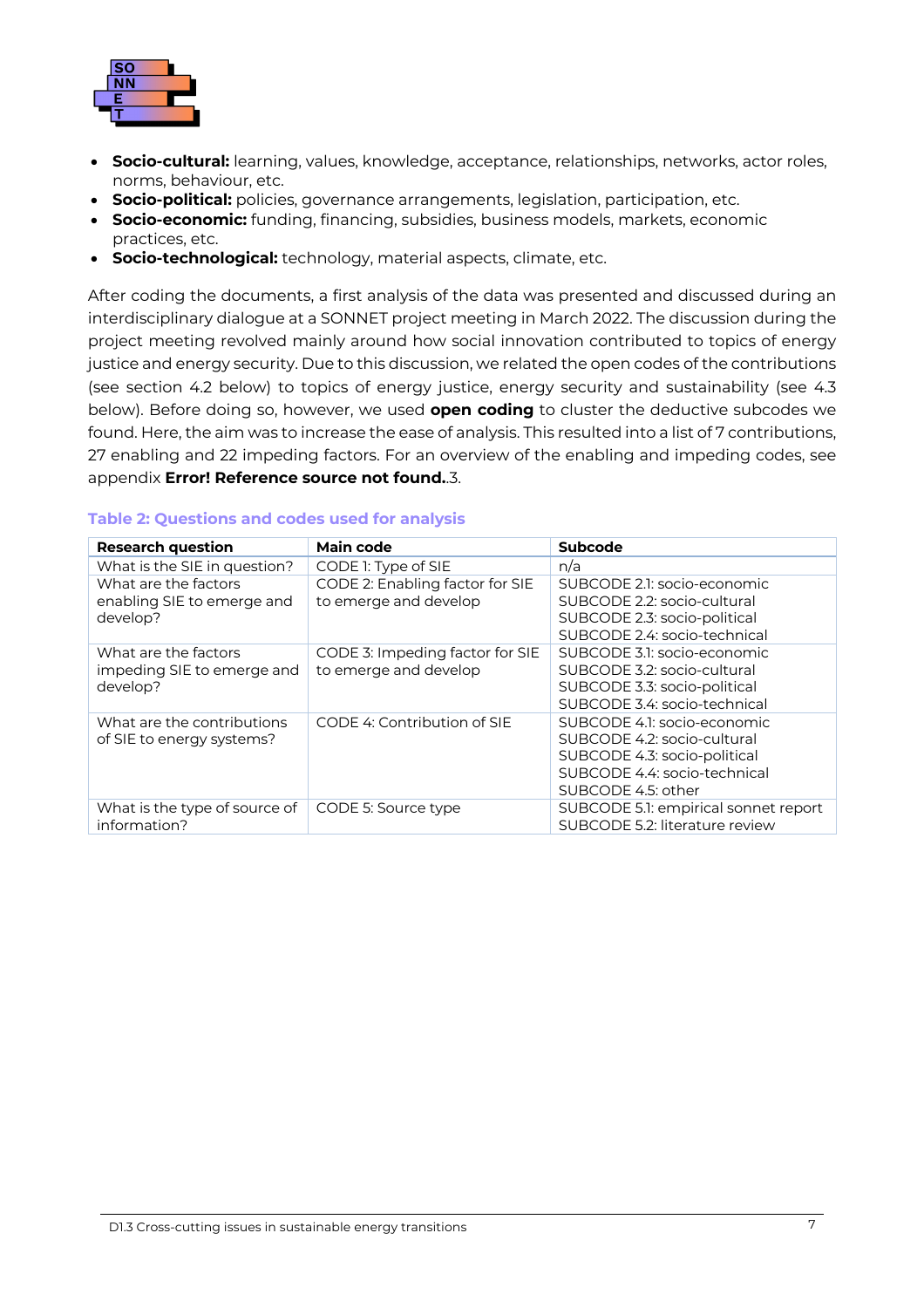

### <span id="page-12-0"></span>**3 FACTORS INFLUENCING THE DEVELOPMENT OF SIE**

In the following two sub-sections, we present the findings derived from the literature review and analysis of the SONNET reports to better understand the enabling and impeding factors that influence the emergence and development of SIE.

### <span id="page-12-1"></span>**3.1 Literature review**

A clear first insight from the literature review on enabling and impeding factors for the development of SIE is that there is a very strong focus on **cooperative energy production and consumption**, with all but one article focusing on this type of SIE. Cooperative energy production and consumption encompasses phenomena such as energy communities and energy cooperatives which have been the focus of much research in sustainable energy transitions (e.g. Dóci, 2021; Hatzl et al., 2016; Koirala, van Oost and van der Windt, 2020; Kooij, Lagendijk and Oteman, 2018; Maher and Hazenberg, 2021; Schaffrin and Fohr, 2017; Soares da Silva and Horlings, 2020; Tingey and Webb, 2020). Being early on framed as a social innovation – cooperative energy production and consumption remains to play an important role next to attempts to diversify our understanding of social innovation in energy.

There is a wide variety of **socio-cultural factors** enabling such cooperative energy production and consumption – many outlining the access to knowledge and networks as a crucial enabling factor (Dóci, 2021; Hatzl et al., 2016; Koirala, van Oost and van der Windt, 2020; Kooij, Lagendijk and Oteman, 2018; Maher and Hazenberg, 2021; Schaffrin and Fohr, 2017; Soares da Silva and Horlings, 2020; Tingey and Webb, 2020). For example, energy umbrella organisations systematically collected knowledge on policy arrangements influencing cooperative energy production and consumption and created a codified model for setting them up and implementing them that allowed flexibilities for local adaptations and enabled further discussion on impeding factors and lobbying for political change (Kooij, Lagendijk and Oteman, 2018). Other enabling factors include the drive of those initiating the socially innovative activities (Dóci, 2021; Hatzl et al., 2016; Koirala, van Oost and van der Windt, 2020; Kooij, Lagendijk and Oteman, 2018; Tingey and Webb, 2020), strategic communication and framing of activities (Dóci, 2021; Hoppe and de Vries, 2018; Kooij, Lagendijk and Oteman, 2018), and an alignment with societal concerns (Schaffrin and Fohr, 2017; Soares da Silva and Horlings, 2020). However, the local community also plays an important enabling factor, especially when there is trust (Koirala et al., 2020), a strong community basis (Dóci, 2021; Hatzl et al., 2016; Hoppe and de Vries, 2018) and a favourable community history (Schaffrin and Fohr, 2017). Stimulating attitude from third parties, such as residents and municipalities, is also helpful (Koirala, van Oost and van der Windt, 2020; Kooij, Lagendijk and Oteman, 2018). In turn, an unfavourable community history (Hewitt et al., 2019; Lavrijssen and Parra, 2017) (e.g. mistrust of cooperative models in former communist areas), misalignment with societal concerns (Schaffrin and Fohr, 2017) (e.g. nature conversation) or lack of knowledge (Schaffrin and Fohr, 2017) can impede the development of cooperative energy production and consumption. An additional interesting factor impeding the development of cooperative energy production and consumption is the apparent lack of monitoring and making the most out of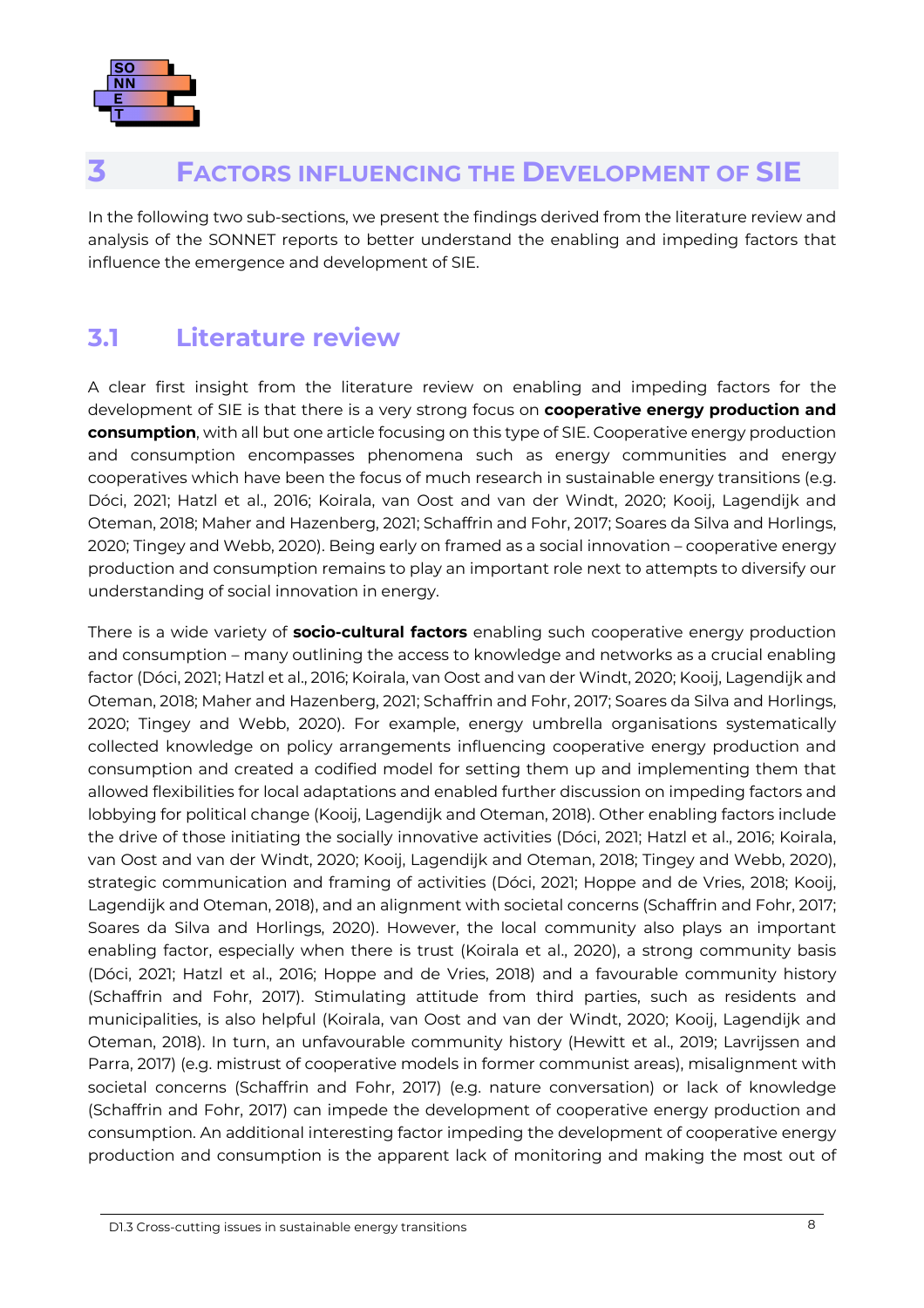

learning experiences within initiatives (Dóci, 2021; Lavrijssen and Parra, 2017; Maher and Hazenberg, 2021), often due to the lack of resources.

Not surprisingly, political support (Dóci, 2021; Hatzl et al., 2016; Hoppe and de Vries, 2018; Koirala et al., 2018; Koirala, van Oost and van der Windt, 2020; Kooij, Lagendijk and Oteman, 2018; Schaffrin and Fohr, 2017; Soares da Silva and Horlings, 2020) and alignments with policies (Soares da Silva and Horlings, 2020; Tingey and Webb, 2020) are key enabling factors for the development of cooperative energy production and consumption – their lack or misalignment in turn again impedes further developments (Soares da Silva and Horlings, 2020; Tingey and Webb, 2020). Other important **socio-political** impeding factors are the lack of responsiveness to innovation by policy (Lavrijssen and Parra, 2017; Tingey and Webb, 2020) – e.g. unresponsiveness of central policy making to local contexts; as well as legal ruling against innovative practices (Kooij, Lagendijk and Oteman, 2018) or a high involvement of actors with vested interests (Hoppe and de Vries, 2018; Lavrijssen and Parra, 2017). External shocks uprooting the incumbent system in turn act as socio-political enablers (Hewitt et al., 2019).

The final enabling factors are the access to (stable) funding (Hatzl et al., 2016; Hewitt et al., 2019; Soares da Silva and Horlings, 2020) next to the willingness for voluntary labour (Hatzl et al., 2016) and the alignment with market structures (Hewitt et al., 2019) – where again the lack of access to volunteers (Soares da Silva and Horlings, 2020) or to stable funding (Hewitt et al., 2019; Kooij, Lagendijk and Oteman, 2018; Lavrijssen and Parra, 2017; Maher and Hazenberg, 2021; Schaffrin and Fohr, 2017; Soares da Silva and Horlings, 2020) including its unpredictability or insecurity are **socio-economic** impeding factors for the development of cooperative energy production and consumption.

As part of our data sources, there is close to no attention to **socio-technical factors** other than technological difficulties as impeding the development (Lavrijssen and Parra, 2017). This might partly be due to the type of data collection that has been selected and chosen search strings.

Beyond this focus on cooperative energy production and consumption, the only other SIE discussed by the reviewed set of articles is **participatory experimentation and incubation**. Sillak and co-authors (2021) provide a set of enabling factors that are similar to those for the cooperative energy production and consumption. Based on a critical review of co-creation and other selected collaborative approaches across the public sector literature, they consider the following enabling factors: access to knowledge and network, alignment with societal concerns, and ongoing monitoring and learning next to political support and access to funding (Sillak, Borch and Sperling, 2021).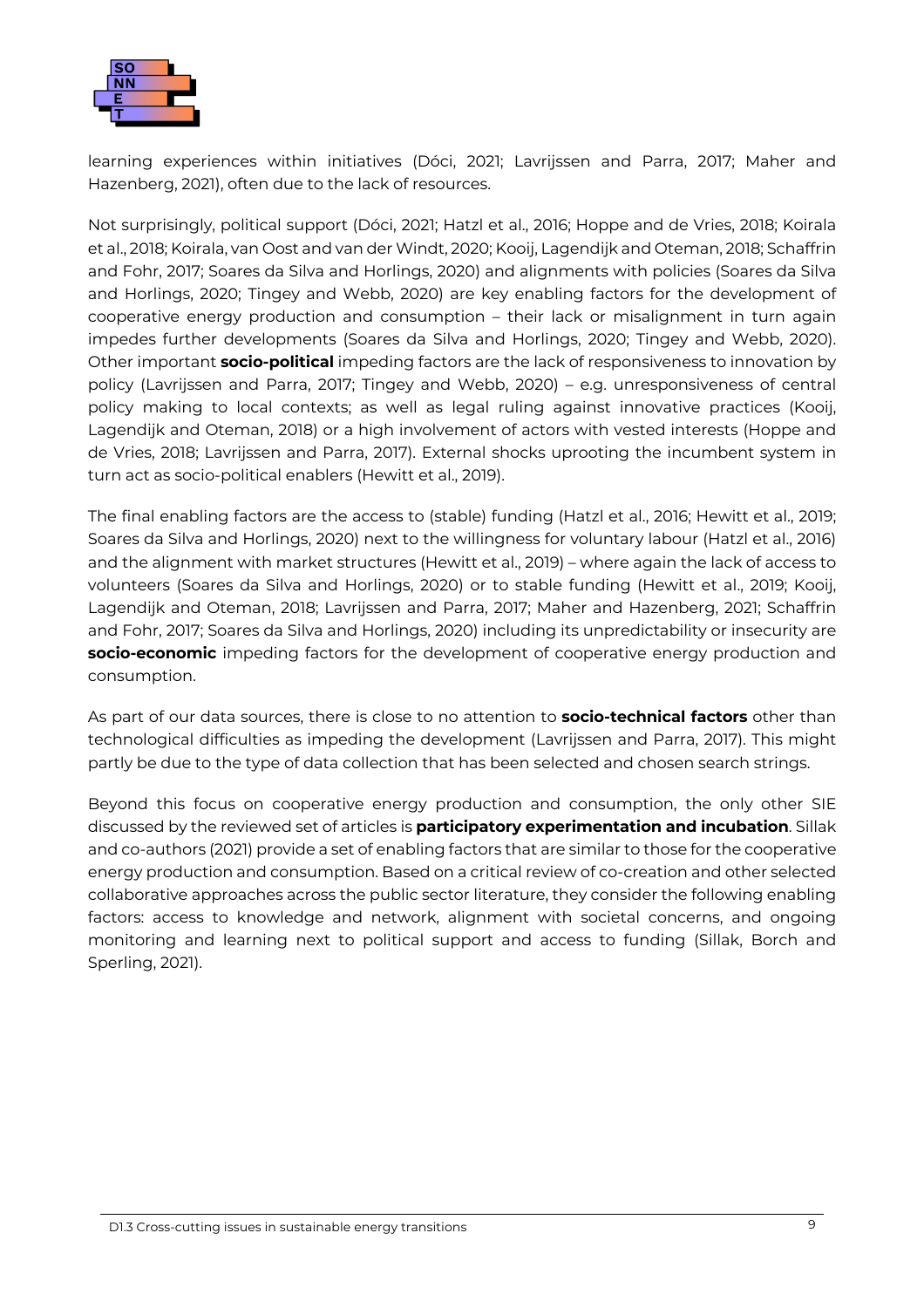

### <span id="page-14-0"></span>**3.2 SONNET Results**

#### <span id="page-14-1"></span>**3.2.1 Cooperative energy production and consumption**

We found that the rise of various national subsidy schemes such as feed-in-tariffs had a large enabling effect on the emergence and development of cooperatives in Europe (Country reports CH, UK, FR). The decline of these financing schemes has, on the other hand, greatly impeded the prolonged emergence and spreading of cooperatives, illustrating that stable financial mechanisms is a key factor to enable the viability of cooperative energy production and consumption. Still, cooperatives have started to create new business models (including financial models) to be able to continue their work.

Our data shows that political support and stable policies are important in enabling the institutionalisation of cooperative energy production and consumption (Country report, CH, DE, FR), but this is also relevant in other countries. For example, cooperative electricity generation became known as a cornerstone of the Dutch energy transition when it became embedded within the national energy agreement (NL: *Energieakkoord*). This agreement was signed by a broad range of actors in 2013 and set out a vision of the future of the energy transition, marking a large role for cooperatively generated electricity.

In the context of our research, we found that cooperative production and consumption thrived within contexts with a historical tradition of cooperative governance models. For example, the long tradition of the cooperative model in Germany led to more acceptance of energy cooperatives and their related goals and benefitted from pre-existing political representation by the German Cooperative and Raiffeisen confederation (DGRV), which facilitated the foundation of a national intermediary for energy cooperatives (Country report, GE). Moreover, our data shows that this SIE-type benefits from targeting potential members, who have a stronger place bound identity, since they were found to have a higher propensity to invest in cooperative energy production and consumption projects (SONNET report WP5, citizen survey).

#### <span id="page-14-2"></span>**3.2.2 Local peer-to-peer electricity exchange**

Like cooperative energy production and consumption, our analysis shows that local peer-to-peer electricity exchange initiatives benefit from stable funding (Country reports, UK, CH). Additionally, they benefit from local electricity markets (Country report, UK). The lack of access to stable funding and the high demand in time investment by volunteers were found to be impeding factors (Country report, CH).

More so than any other types of social innovation in energy, this type was found to be enabled by technological maturation (Country report, UK). Technological innovations such as distributed ledger technologies (i.e. blockchain) and smart meters and the use of real-time energy consumption data formed a key stimulus for peer-to-peer electricity trading. These technologies allowed, for the first time, simultaneous access and updating of data across decentralised energy systems. Without the need of an intermediary to manage and update the exchange of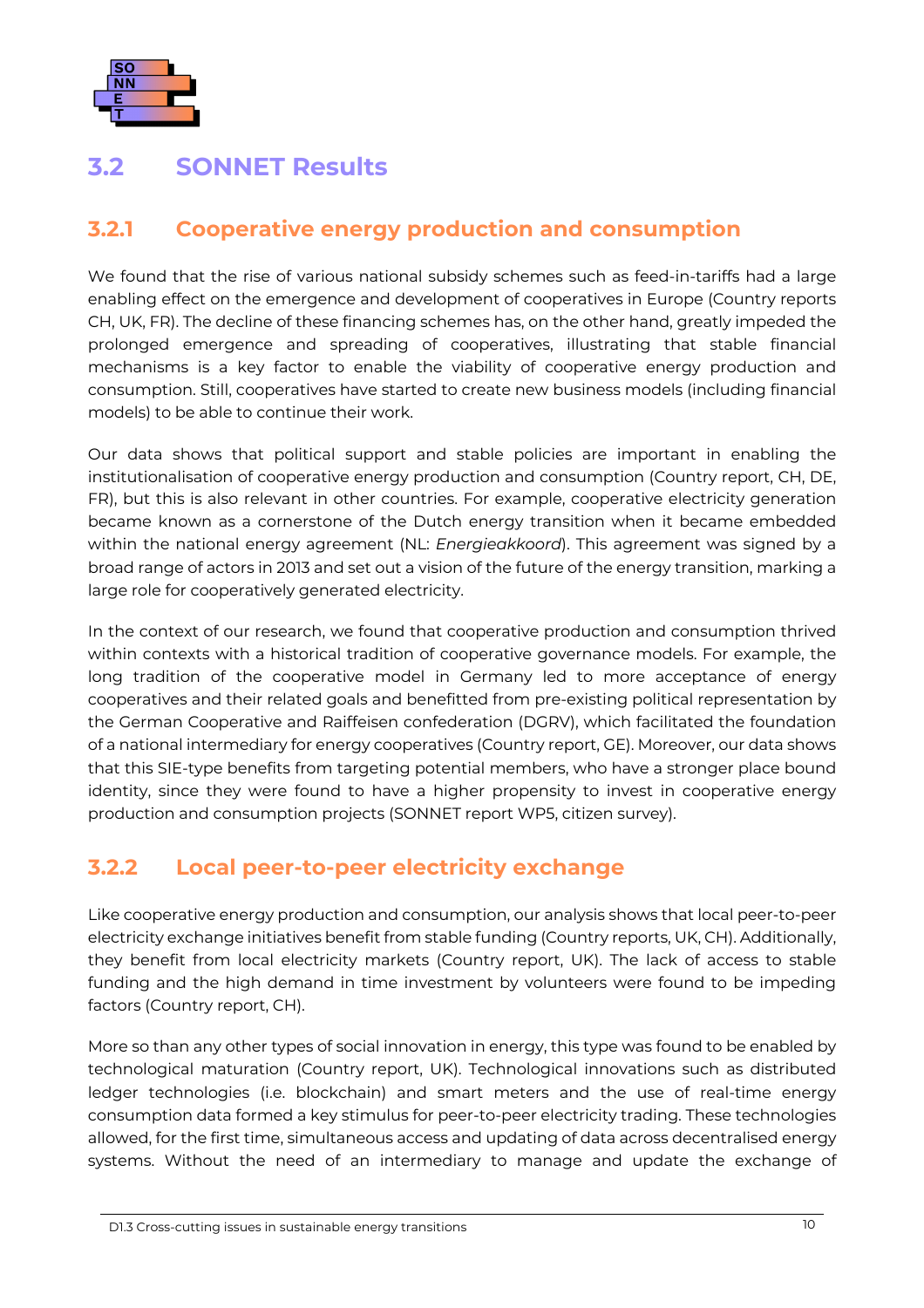

information, decentralised actors were able to exchange electricity at a local level (Country report, UK).

Local peer-to-peer electricity exchange benefits from working in a trusting, local community (Country report, CH) and being aligned with societal concerns (Country report, UK, CH). Moreover, it benefits from access to knowledge networks (Country report, CH). For example, *Quartierstrom*, an energy community in Switzerland was enabled to a large extent by another energy community, *Energiegenossenschaft Schweiz*. The latter helped *Quartierstrom* by sharing their know-how on local electricity exchange, facilitating *Quartierstrom* to formalise into a selfconsumption community (Country report, CH).

Like cooperative energy production and consumption, local peer-to-peer electricity exchange is enabled by political support and aligning activities with existing policies (Country report UK, CH). In turn, a lack of alignment with the policy landscape impeded this type of innovation (Country report, CH, UK). For example, the Swiss Federal Office for Energy was key in facilitating the exchange of electricity on a local level. They financed pilot projects, published guidelines, market studies to educate potential initiators on founding a self-consumption community and using blockchain technology. Moreover, exchanging electricity locally benefitted from a fast build-up of a lobbying actor community around the topic in Switzerland. Initially, this community existed mainly out of actors related to generating and exchanging renewable energy. However, the collective lobby of the field benefitted especially from the instream of actors from the real estate and housing sector, who put the topic of exchanging electricity locally at the heart of the housing sector (Country report, CH).

Opposition from distributed system operators and local utilities was found to impede this type of social innovation (Country report, CH, NL). We found that these actors often showed little engagement with self-consumption and local exchange communities. This formed a key barrier to the development of local exchange communities, as these were singularly dependent on a local utility or system operator. For example, in Switzerland, energy community *Quartierstrom*  was dependent on one energy supplier to formalise into a self-consumption community. After a challenging negotiation process, it was agreed that the energy supplier would manually check the energy meters and provide monthly invoices to the energy bill managing association of the community (Country report, CH). In the Netherlands, the housing association Aardehuizen did not manage to get the local grid operator on board for their local electricity exchange project. As they were dependent on the grid operator to change their local electricity infrastructure and data management system and did not have sufficient funding and knowledge to carry out the exchange themselves, the experiment stagnated (Country report, NL).

Overall, the local exchange of electricity benefits from policies and funding schemes dedicated to cooperative energy communities. Moreover, technologies such as smart meters and blockchain can enable the further decentralisation of the energy sector. However, despite these enabling factors, local electricity exchange initiatives often stagnate because of a lack of funding and knowledge within energy communities to invest in the energy exchange project and lack of engagement from the utility on which they depend (distribution system operator and electricity supplier).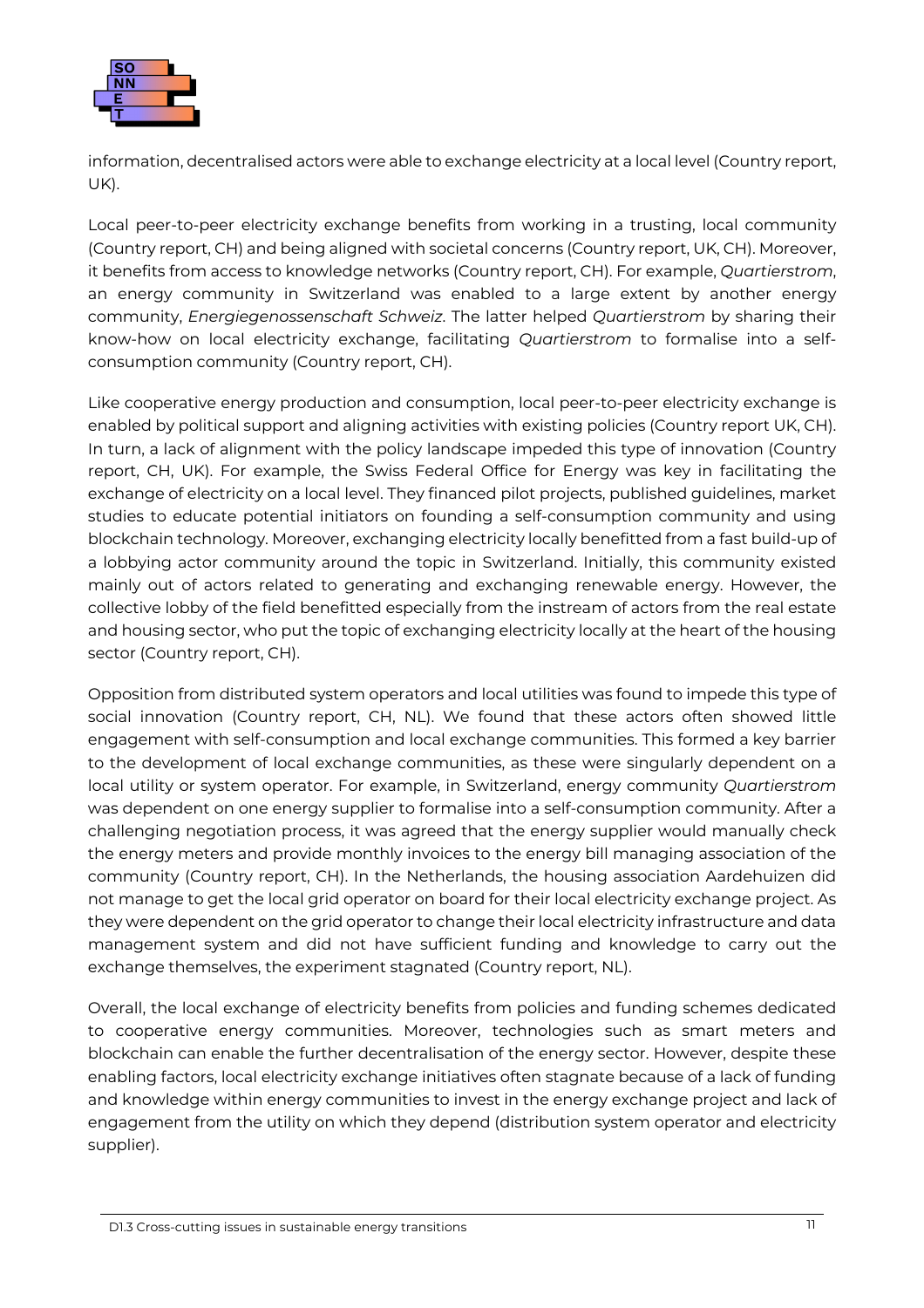

#### <span id="page-16-0"></span>**3.2.3 Campaigns against specific energy pathways**

Campaigns against specific energy pathways were found to benefit from aligning their goals with societal concerns (Country report, PL, UK, SW). In particular, campaigns benefitted from the emergence of societal awareness around climate change. In Poland, for example, the COP24 conference and the Special Report on Global Warming in 2018 by the Intergovernmental Panel on Climate Change gained considerable publicity. This caused a wider debate about the damaging effects of fossil fuels.

Moreover, campaigns against specific energy pathways benefitted from having access to knowledge networks (Country report, PL, UK). For example, in the UK, activities at the Pont Valley opencast coalmine were supported by the Coal Action Network, a national intermediary organisation (Country report, UK). In Poland, the most enabling factor for Greenpeace, the coalition 'Development Yes – Opencast mining NO' and 'Workshop for All Beings' was having gained knowledge and network in previous protests. There, they gained experience in cooperating and organising protests and built up a network of like-minded actors to organise new protests (Country report, PL).

Furthermore, this type of social innovation was found to benefit from access to strategic actor networks to do collective lobbying, political support, and support from third parties (Country report, PL, UK), whereas the lack thereof impeded it (Country report, UK). The lack of political support often stemmed from historically locked-in institutions around generating electricity from fossil fuels. For example, in Poland, the dominant societal belief is that the mining sector is essential to the country, providing jobs for thousands of miners and associated companies. This belief is upheld by a strong mining lobby, ensuring continued subsidisation for the mining sector. As such, the actors lobbying against fossil fuels faced the difficult task to change deeply rooted, dominant fossil discourses (Country report, PL). As such, dominant impeding factors to this field are dominant locked-in policies and discourses, legislative barriers and opposition from regime actors (Country report, UK, PL).

Lastly, stable funding and voluntary time investment by key actors were found to enable campaigns against specific energy pathways (Country report, NL, UK). For example, in the UK, the protest against open cast coal mining benefitted from the willingness of people (often local residents) to invest resources i.e. spare time and money into setting up and developing the campaigns. Some people even reduced their working hours to more fully commit to the campaigns (Country report, UK).

#### <span id="page-16-1"></span>**3.2.4 Participatory experimentation and incubation**

Participatory experimentation and incubation benefits from having access to knowledge networks (Country report, PL, NL), and aligning their goals with societal concerns (Country report, NL). Similarly, the lack thereof was found to be an impeding factor (Country report, NL, GE). For example, the Polish cluster of actors working on renewable energy *KlastER* and *ZKlaster* were able to overcome unfavourable legislation through aid of knowledge accessed through actors in their network (Country report, PL).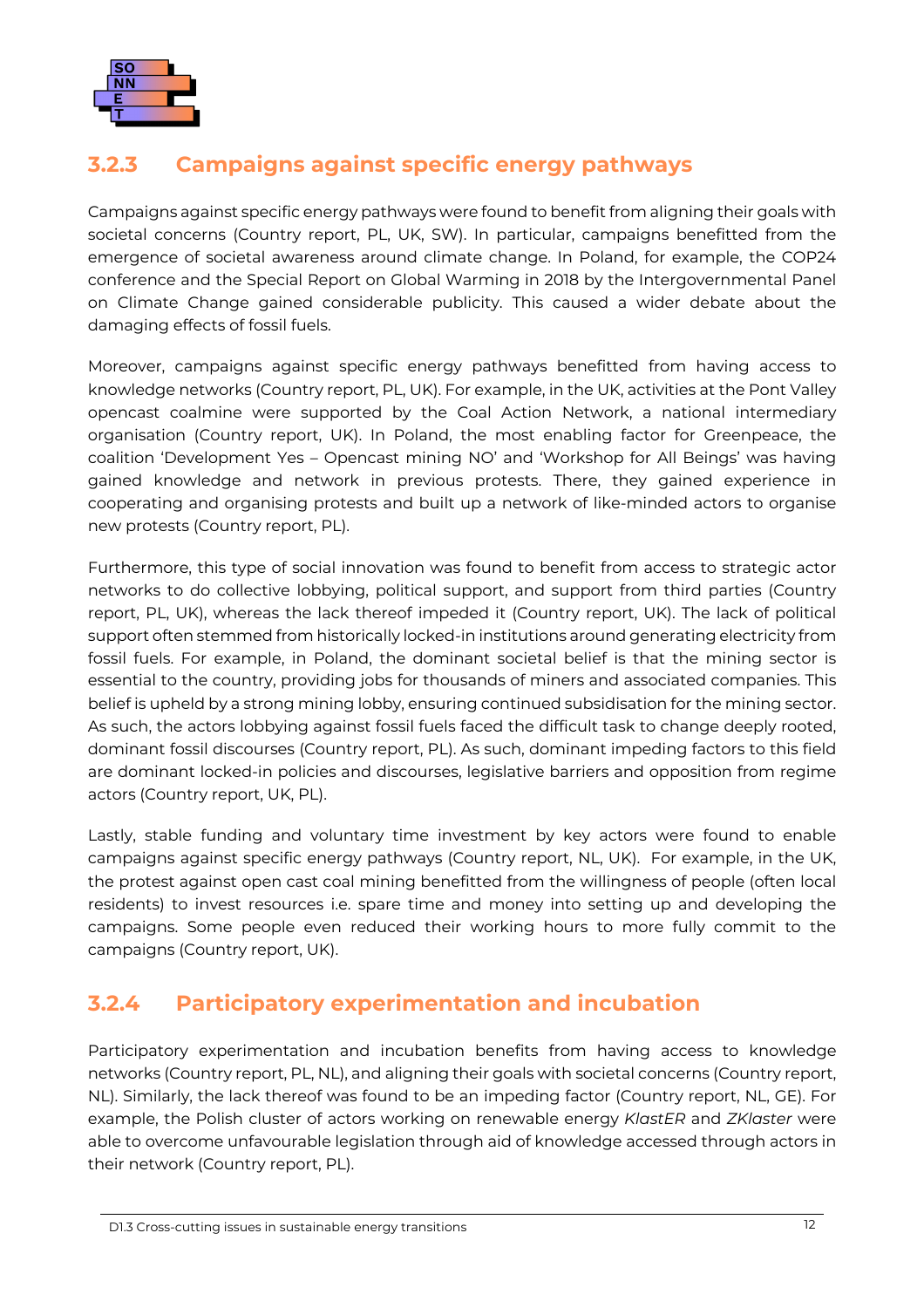

In line with the other social innovations in this report, political support and changing legislation in favour of the innovation was found to be an enabling factor (Country report, NL, PL) whereas the lack thereof impeded it (Country report, NL). In the Netherlands, for example, Living Lab Buiksloterham was founded because they were given political support by the Amsterdam municipality to set it up. The Living Lab emerged as a citizen-led initiative to take hold of an empty city development allotment, after the city had abandoned their plans for its redevelopment due to the financial crisis (Country report, NL).

Lastly, funding was found to be a key requirement for the development of this social innovation in energy (Country report, NL, GE). For example, Living Lab formats were widely popularised through the Joint Programming Inititiative Europe (JPI Europe) funding calls for Living Lab projects.

#### <span id="page-17-0"></span>**3.2.5 Investment and finance mechanisms**

Socially innovative investment and finance mechanisms are enabled by access to knowledge and networks (Country report, PL). For example, in Poland, the 'My Electricity' financing programme benefitted from a shifting societal discourse in favour of renewables.

Legislative barriers, a lack of political support and a lack of aligning with existing policies can impede SIE-investment and finance mechanisms (Country report, NL, PL, UK). Similarly, aligning with policies and gaining political support enabled this type of social innovation (Country report, NL, PL, UK). For example, in the UK, crowdfunding struggled at first, as the sector struggled to get authorisation on their financial conduct. However, as the crowdfunding sector matured, and as the financial crisis made the government more supportive of ways to diversify the debt economy, the 'Financial Conduct Auhority' became very receptive to the idea of crowdfunding (Country report, UK).

Lastly, technological developments can enable investment and finance mechanisms (Country report, NL). For example, in the Netherlands, crowdfunding platforms were enabled to emerge and develop through access of the new online payment technology *iDeal*, which eased the decentralization of financial participation by allowing investors to fund crowdfunding initiatives from their own homes without an intermediary party (Country report, NL).

#### <span id="page-17-1"></span>**3.2.6 Energy gamification and nudges**

Energy gamification and nudges are enabled by political support, access to knowledge and network, access to funding and aligning their activities with societal concerns (Country report, GE). An example of an initiative embodying this social innovation is the Swiss Energiestadt label. This label is awarded "to cities and municipalities that have made above-average efforts in the area of their municipal energy and climate policy" (Local-energy Swiss, 2022). The development of the label was enabled by support on a federal political level, as they embedded the label within the national energy policy (the Energy 2000 Action Programme). This supported the initiative with financial, organisational, and political capital. An impeding factor is the short-lived character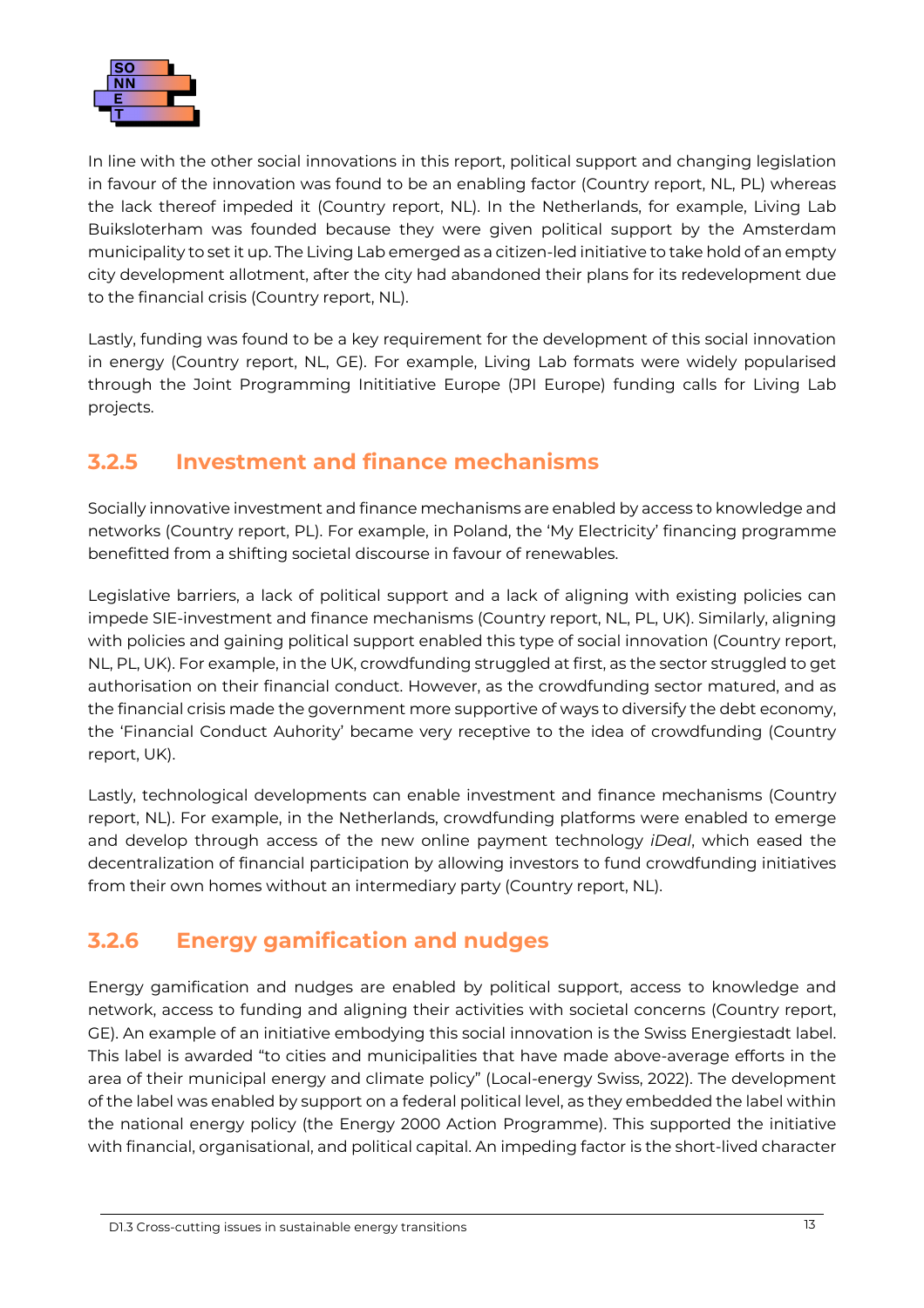

of gamification and nudging activities. Often they last for several months and can make a difference, but once the project stops overall impacts become unclear.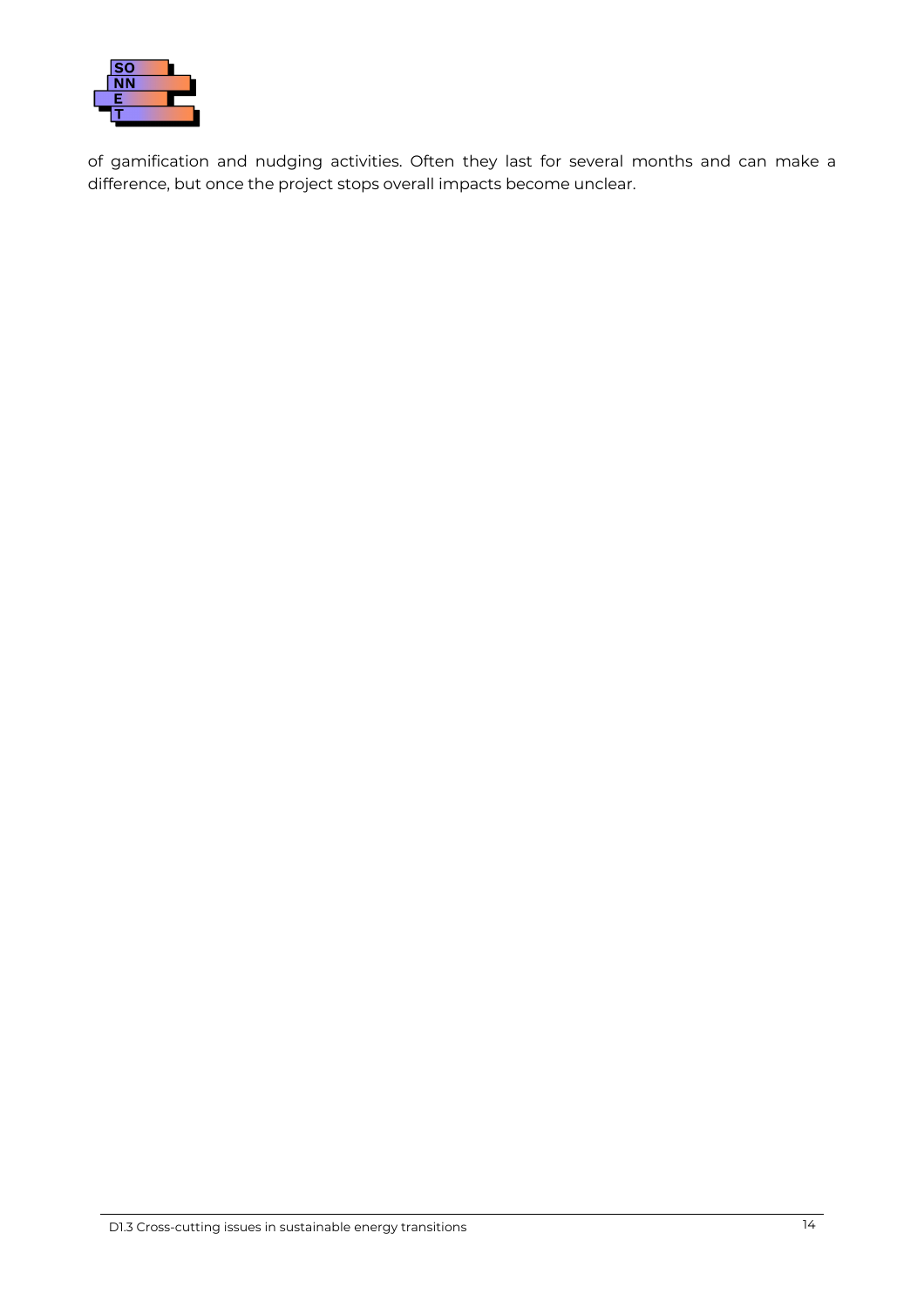

#### <span id="page-19-0"></span>**3.3 Discussion**

Literature on social innovation in the energy transition focuses mainly on energy cooperatives (see also section 3.1 above[\). Howeve](#page-12-1)r, in the SONNET project, we have taken a broader take on the concept, defining it as a "*combination of ideas, objects and/or actions that change social relations and involve new ways of doing, thinking and/or organising energy"* (Wittmayer et al, 2020; p.6). When looking across the analysis of the literature on social innovation in energy and selected SONNET reports, the following points become apparent about enabling and impeding factors.

Firstly, our data supports existing literature on energy cooperatives that **political support and access to stable funding, knowledge and networks** are important enabling factors. Moreover, our data supports the findings of previous research (Koirala et al., 2020, Dóci, 2021; Hatzl et al., 2016; Hoppe and de Vries, 2018 and Schaffrin and Fohr, 2017) in highlighting the importance of the **local community and pre-existing relations of trust** between members. This is particularly evident in locally bound social innovations, such as locally oriented campaigns against specific energy pathways, cooperative production and consumption and peer-to-peer electricity exchange.

Secondly, we found that social innovation in the energy transition is hardly impeded by the lack of mature technology. Rather, we can conclude from our findings that social innovation in energy is mostly impeded by **opposing and locked-in discourses, regulations and beliefs within the regime of the energy sector**. For example, Polish campaigns against coal were impeded by a strong mining lobby and deeply rooted societal and political belief in the importance of the mining sector, local electricity exchange was impeded mostly by utilities opposing a change of routines, and socially innovative investment and finance mechanisms faced strong opposition from the incumbent financial sector.

Thirdly, our data highlights the importance of considering the **diversity in goals and theories of change** associated with various forms of social innovation. Whereas some types of social innovation might be involved with **building up** new ways of doing, thinking and organising (i.e. peer-to-peer electricity exchange), others might be more involved in **breaking down** and phasing out existing institutions (i.e. campaigns against specific energy pathways) (Hebinck et al., 2022). In doing so, these various social innovations are faced with different enabling and impeding factors. We could find that **social innovations creating new practices** are mainly enabled by investment security, regulatory sandboxes, legitimising political agreements, knowledge build-up and aligning their goals with societal concerns. **Social innovations actively attempting to break down and phase-out existing practices and infrastructures** are rather more affected by favourable social discourses and collaborative lobbying networks and are impeded by opposing regime forces.

Lastly, we see that there is a **synergy between social innovations,** where the contributions of one social innovation might enable others' success. For example, socially innovative crowdfunding platforms enable citizen-led initiatives such as cooperative energy production and consumption communities through access to financial support.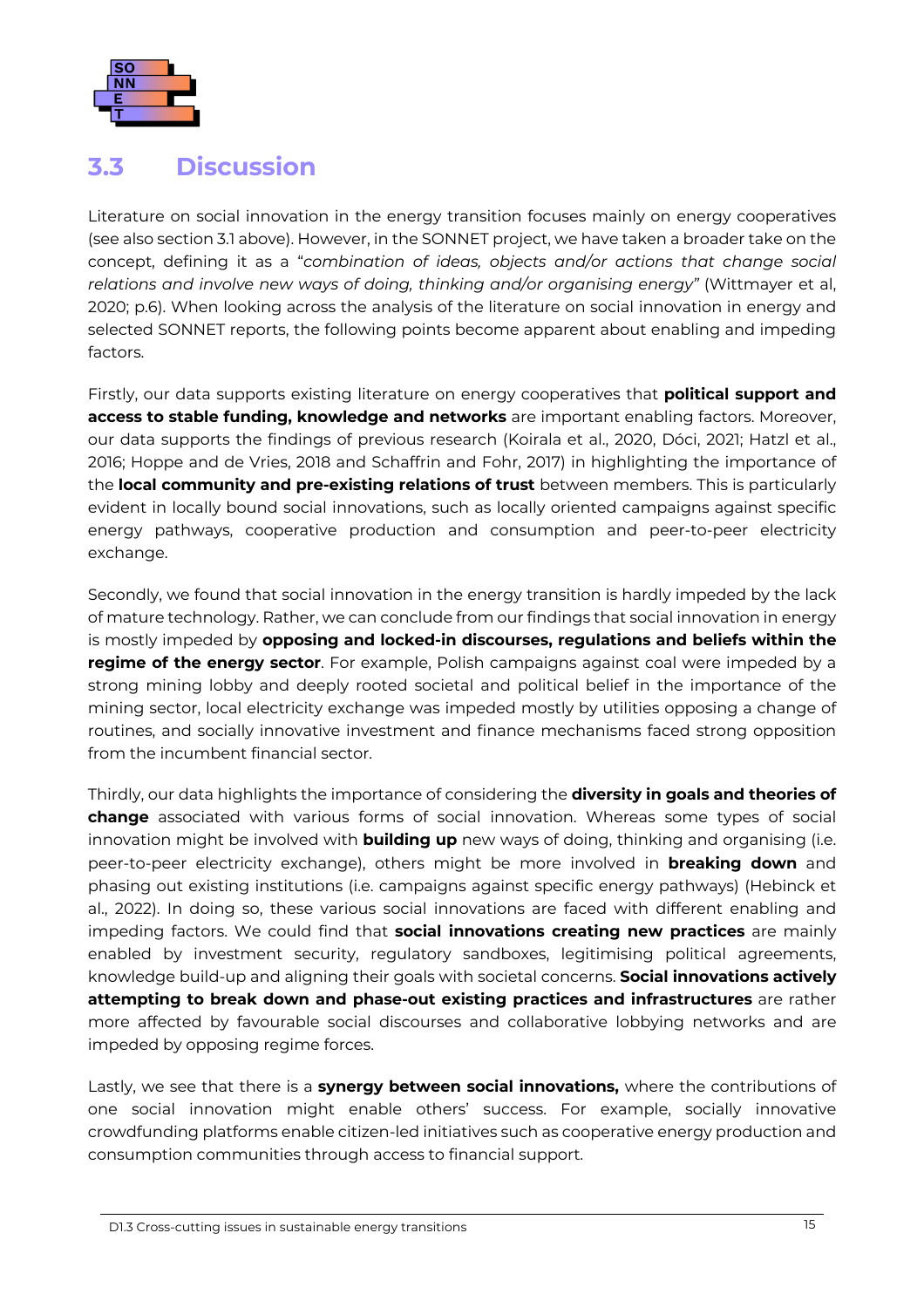

### <span id="page-20-0"></span>**4 CONTRIBUTIONS OF SIE**

In the following two sub-sections, we present the findings derived from the literature review and analysis of the SONNET reports to better understand the contributions of social innovation in energy.

### <span id="page-20-1"></span>**4.1 Literature review**

The selected reviewed articles showed that **cooperative energy production and consumption** contributes to an increased social acceptance of renewable energy (Sillak et al. 2021; Soares da Silva and Horlings 2020) and increased support of RES (Sillak et al. 2021). Initiatives engaging in cooperative energy production and consumption open possibilities for citizens to engage and thereby increase citizen participation in the energy sector (Soares da Silva and Horlings, 2020; Hatzl et al. 2016; Hewitt et al. 2019). Their main reported contribution relates to more widely distributing the benefits of energy production; for example, through increasing the possibilities to invest in PV-systems and wind energy (Maher and Hazenberg 2020); and/or through funding local environmental projects for residents living closest to wind power developments (Soares da Silva and Horlings, 2020).

In their analysis on **participatory experimentation and incubation**, Sillak et al. (2021) consider it contributing to learnings and dialogues about climate change and green energy, increasing the public acceptance of RES, to economic growth and local job creation, the replacement of fossil fuels, introduction of energy saving programmes reducing energy consumption and increasing production of renewable heat.

Finally, **energy gamification and nudging** is considered to be supportive to the design of the transition process by helping actors to formulate goals, generate collaborative strategies, and coherent decision making and to reduce energy consumption through serious games (Hoppe and de Vries 2019).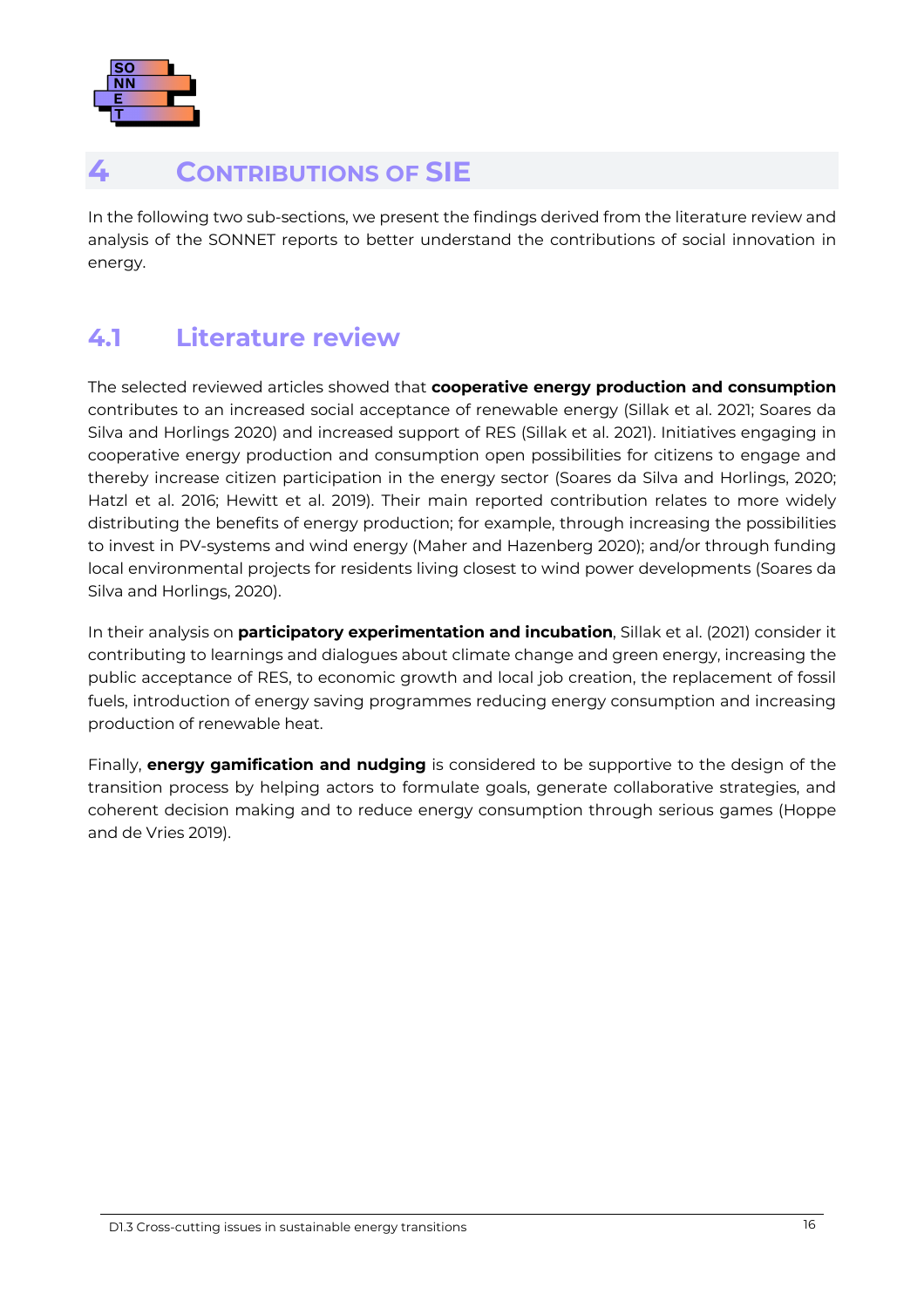

#### <span id="page-21-0"></span>**4.2 SONNET Results**

In total, we found that SIEs contribute to the energy transition in seven ways: 1) they provide alternative discourses and knowledge on the energy transition, 2) they ensure broader distribution of benefits of the energy transition, 3) they increase citizen participation in the energy transition, 4) they change actor roles and behaviours, 5) they reduce fossil fuel extraction, 6) they increase renewable electricity generation and 7) reduce energy consumption or increase energy efficiency. This section highlights some key contributions of social innovation in the energy transition, rather than providing a full list (as detailed in the Methodology section).

Cooperative production and consumption initiatives engaging in citizen-led renewable energy technology contribute to **increasing renewable energy generation** and **reducing energy consumption**. For example, the energy cooperative *ADEV* in Switzerland generates renewable electricity from hydroelectric power plants, PV, wind turbines, central heating plants and has installed local heat networks and informs their members on how to reduce their energy consumption (Country report, CH). Similarly, initiatives engaging in the gamification of the energy system seem to contribute to **reducing energy consumption** by nudging people to change their behaviour. For example, the *Energiestadt label*, which is awarded to energy efficient cities in Switzerland, made policy makers more motivated in creating sustainable policies (Country report CH). Moreover, we found that gamifying energy consumption through apps led users gain more insights in their behaviour and consumption patterns, which led to a change in energy consumption (Country report, CH). Furthermore, initiatives engaging with campaigns against specific energy pathways contribute to the energy transition by **reducing fossil fuel extraction** and public discourses on the legitimacy of fossil fuels (Country report, UK, NL, PL). For example, the Dutch anti-Fracking movement was able to put a stop to Fracking in the Netherlands before its inception (Country report, NL), and the anti-Groningen gas movement was able to significantly reduce the amount of gas extracted from the gas field (Country report, NL).

Moreover, we found that social innovation in the energy transition contributes to **increased citizen participation** in the energy transition (Country report, FR, CH, UK). In doing so, the initiatives engaging with citizen participation allow the benefit from the transition to be distributed beyond the incumbents of the energy sector, and thereby contribute to a **broader distribution of the benefits**. In the literature, citizen participation in the energy transition is synonymous with energy cooperatives, but we found that other types of social innovation also contribute to citizen participation. For example, as part of peer-to-peer electricity exchange, groups have invited citizen participation within grid operation, campaigns against energy pathways have activated citizens to engage with unsustainable energy discourses, initiatives engaging with participatory incubation and experimentation have invited citizens to be involved in knowledge development, initiatives pertaining to energy gamification and nudges have invited citizens to actively think about their energy consumption patterns, and socially innovative investment and finance mechanisms have allowed citizens easier access to the financial system.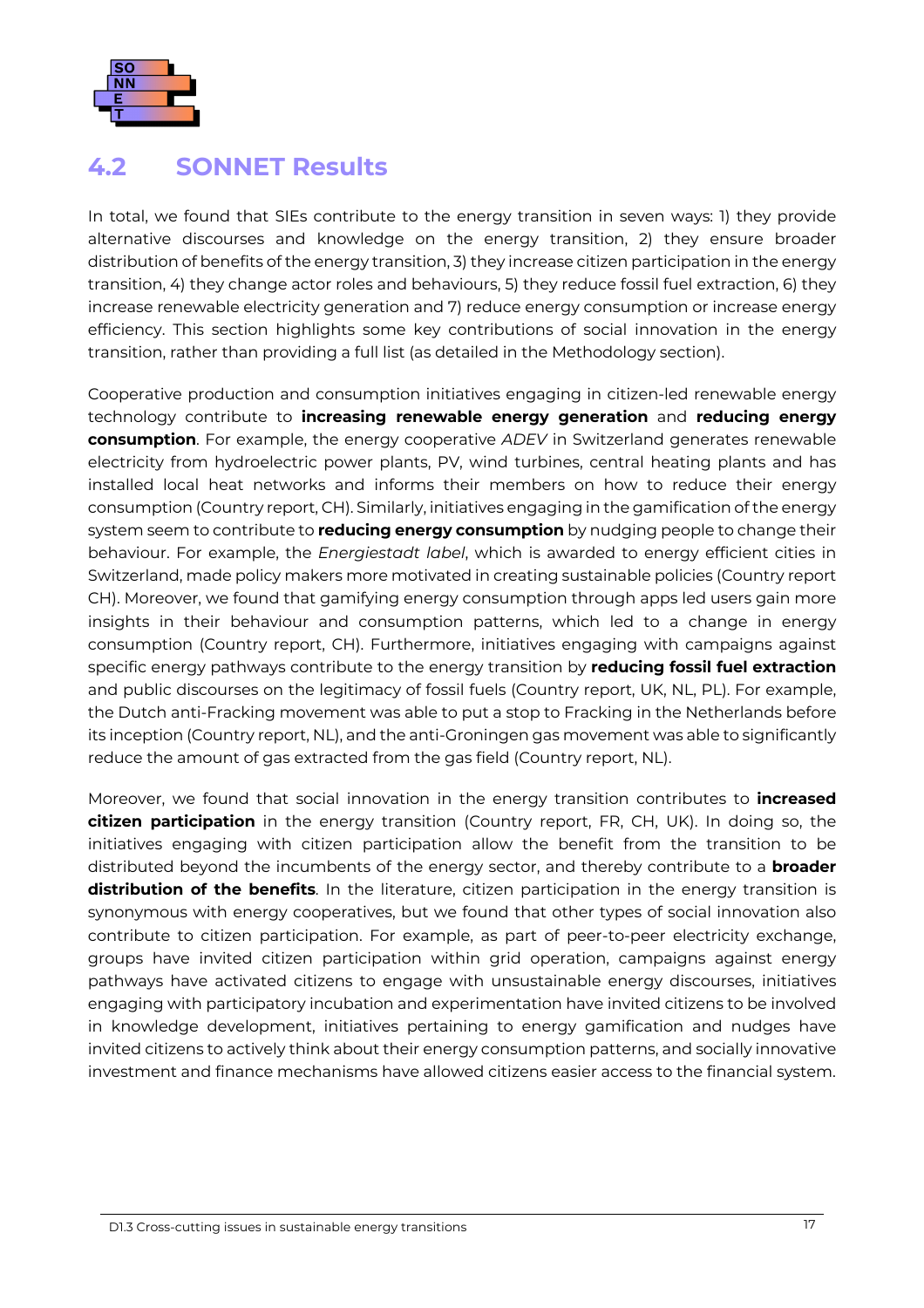

Furthermore, several social innovations seem to contribute to the build-up of **alternative discourses and knowledge**. For example, in Poland, energy production and consumption initiatives educated actors about cooperative energy governance, when the concept of cooperative citizen-led governance was still new to policy makers. In doing so, banks, insurance companies, elected officials slowly learned about this social innovation and considered it more favourably (Country report, PL). Moreover, initiators of the first online crowdfunding platforms were invited repeatedly by the 'Ministry of Economic Affairs and the Authority Financial Markets' to educate them about the workings of this social innovation (Country report, NL). Furthermore, in Switzerland, a peer-to-peer electricity exchange initiative demonstrated the effects of decentralised distribution grids, leading to not foreseen discussions on the future of grid tariffs in Switzerland (Country report, CH). Furthermore, an ecovillage which engaged with participatory incubation and experimentation in the Netherlands allowed local actors to learn about how they could facilitate local peer-to-peer electricity exchange in their community (Country report, NL). And, lastly, we might also see campaigns against specific energy pathways to contribute to the build-up of alternative discourses and knowledge in society, because they activate society to see the extraction of fossil fuels as harmful to the (local) environment. For example, in the UK, the divestment campaign has led to changing public discourse in that issues of investments in fossil fuels have become more prominent on both political and financial agendas (Country report, UK). Social innovations often present new ways of doing, thinking and organising. As such, it is perhaps not surprising that their contribution often lies in **educating policy makers and other actors**  about their way of doing, thinking or organising.

Lastly, we found that social innovation in the energy transition contributes to a **change in behaviour and actor roles**. For example, the Swiss *Energiestadt label*, which is awarded to ecoefficient cities, contributed to the fact that municipalities were no longer perceived as passive relays of national policy plans, but rather as active and formative actors in the Swiss energy transition (Country report, CH). Socially innovative investment and financing mechanisms have marked a similar shift in role of the municipality: from owning local utilities before the turn of the millennium, to subsiding renewable energy after privatisation, towards actively envisioning and financing renewable energy (Country report, NL). Furthermore, in Poland, we saw that campaigns against coal mining contributed to new beliefs within wider society about who ought to decide upon further development of the energy sector, shifting the role of citizens from passive to conscious consumers (Country report, PL). In turn, citizen-led social innovation initiatives such as cooperative production and consumption initiatives, have had a large effect on shifting the role of citizens in the energy transition. Due to their work in shaping discourse and policies, citizens are no longer perceived and treated as passive consumers, but rather as active energy **prosumers** (Country report, NL, GE). Lastly, initiatives engaging with participatory incubation and experimentation have contributed to a change in actor roles by blurring the boundaries between public engagement and private interests (Country report, GE, NL). Overall, social innovation initiatives seem to have particularly contributed to a **decentralisation of responsibility** for the energy transition, from the national government, towards local authorities and citizens.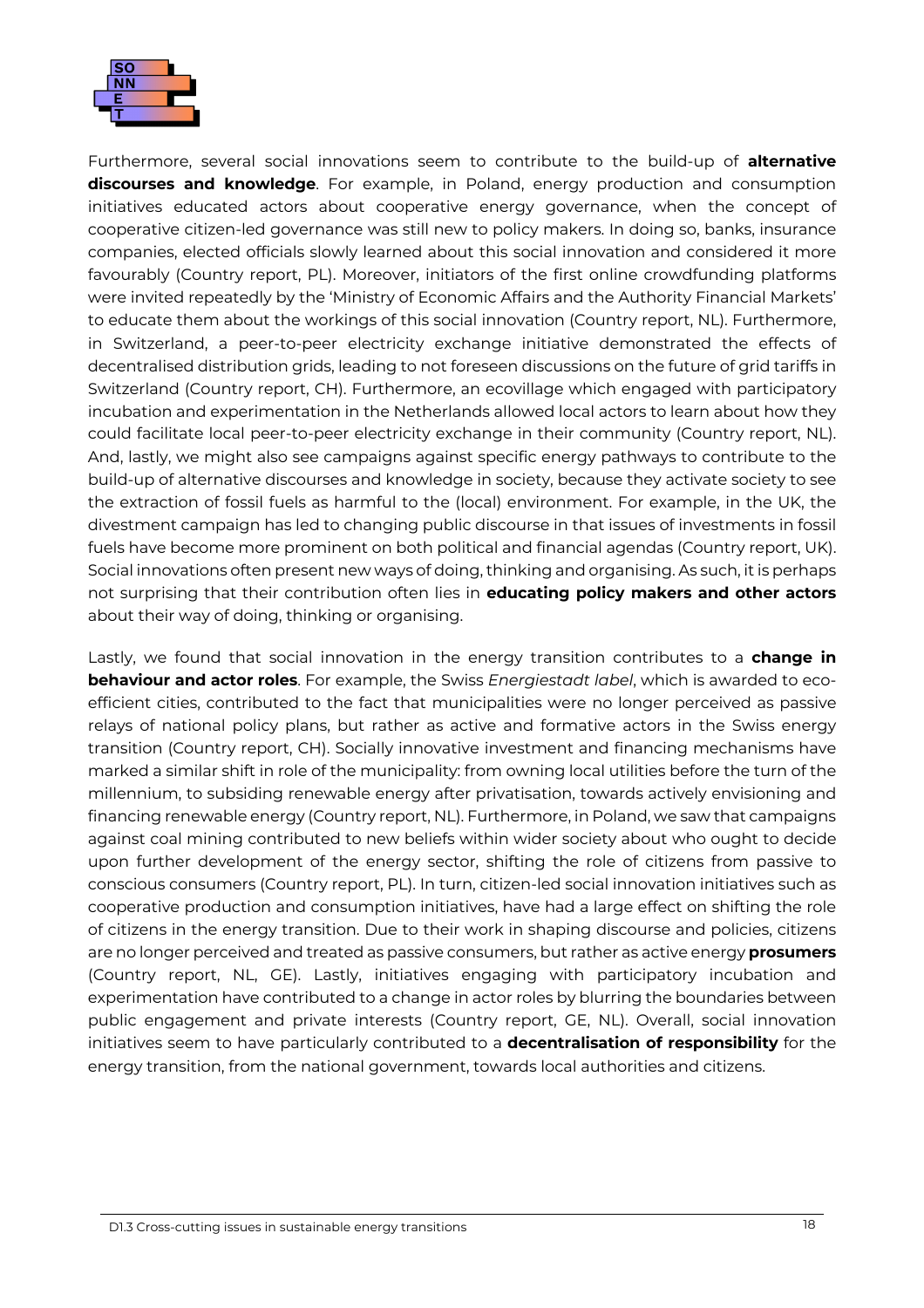

### <span id="page-23-0"></span>**4.3 Discussion**

This section will discuss our results derived from the analysed SONNET reports in relation to scientific literature and three key topics on the European policy agenda: **energy justice, energy security and reducing CO<sub>2</sub> emissions**. These three topics are key areas of interest in the '*Clean energy for all Europeans'* package (European Commission, 2019a), *'The European Green Deal'* strategy (European Commission, 2019b) and the '*REPowerEU'* plan. In this discussion, we ask the question: **how does our analysis support (or not) the relevance of social innovation in addressing these goals and issues?**

#### <span id="page-23-1"></span>**4.3.1 Energy justice**

**Energy justice** is a call for the consideration of social justice and economic equity issues in energy transitions. It is mainly concerned with the **distributional** ('how are the benefits distributed?') and **procedural** ('who is included in the process?') aspects of the energy system transformations (Burke and Stephens, 2017; van Veelen and van der Horst, 2018). Energy democracy can be seen as a demand for more democratic energy governance (Burke and Stephens, 2017). Energy justice and democracy often relate to more agency and empowerment of citizens in the energy system (Burke and Stephens, 2017; van Veelen and van der Horst, 2018; Szulecki, 2018). Citizens thus play a central role in energy justice and democracy, for example through participation and collaborative decision-making, but also by having access to information, having a say in the way energy is produced and distributed, or even co-owning parts of the energy system (van Veelen and van der Horst, 2018; Ryghaug et al., 2018).

Our findings seem to suggest that social innovation increases energy justice in two ways. Firstly, **procedural justice** is enhanced by increasing the diversity of actors involved in the process of potentially making decisions about the course of the energy transition. Multiple types of social innovation cater to this aspect. Firstly, campaigns against fossil fuel increase the procedural justice of the energy system because they allow citizens, non-profits and other actors to enter discussions on the energy system that would otherwise be held without them. Secondly, initiatives engaging with participatory experimentation and incubation increase the procedural justice by inviting a more diverse set of actors to learn and experiment together about possible changes in the system. Thirdly, in line with Hatzl et al., (2016), cooperative energy production and consumption and peer-to-peer electricity exchange initiatives increase the procedural justice because they allow citizens to decide and take the reins of their (local) energy system. Our findings illustrate that a **diversity of social innovation** seems to increase energy justice, i.e. beyond merely energy cooperatives.

Furthermore, we see that social innovation contributes to **distributional energy justice** because it facilitates a broader distribution of social and economic benefits among participating actors. In line with Maher and Hazenberg (2020), we see that the lower electricity costs in energy cooperatives make it more accessible to lower-income community members to take part and benefit from the transition. However, our findings expand beyond the positive effect of energy cooperatives on distributional justice. For example, participatory incubation and experimentation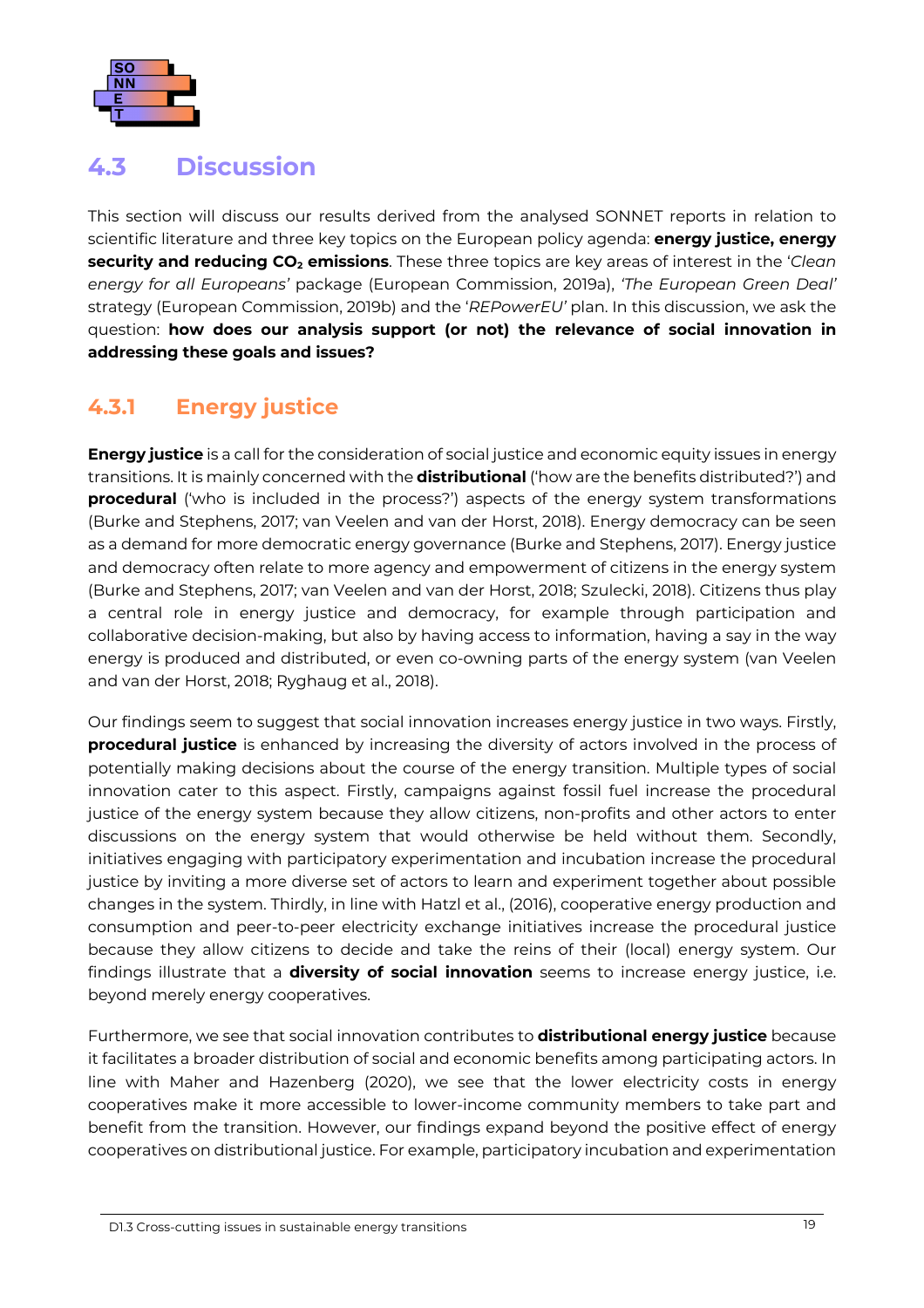

initiatives allow **knowledge build-up** within a broader range of actors, online crowdfunding platforms allow for a **broader distribution on return on investment** and campaigns against fossil fuels highlight the necessity to **distribute the burdens** of the energy transition and damaging fossil fuel practices more evenly.

### <span id="page-24-0"></span>**4.3.2 Sustainability and reducing CO2 emissions**

**Environmental sustainability and decarbonisation** relates to activities that reduce global carbon emissions to limit climate change and the role of citizens therein, for example through a reduced energy demand or increased energy efficiency (Kern and Rogge, 2016; Horstink et al., 2020).

In our analysis, we assess that social innovation in the energy transition has a clear and tangible effect on the **reduction of CO<sub>2</sub> emissions** on three accounts. Firstly, our findings show that social innovation in energy **contributes to an alternative system** in which fossil fuels can be phased out, either by shaping discourses, offering new actor roles and building up knowledge of alternative (renewable) energy technologies. For example, cooperative production & consumption initiatives engaging in citizen-led renewable energy technology contribute to increasing renewable energy generation and reducing energy consumption, initiatives engaging with participatory experiments build up knowledge about a sustainable energy sector, and socially innovative financing mechanisms provide funding mechanisms that facilitate other socially innovative initiatives to thrive. Secondly, different types of social innovation in energy contribute to a decrease in **energy consumption**. For example, we found that energy gamification and nudges can contribute to environmental sustainability and decarbonisation, as energy consumption can be reduced with serious games that nudge a change in energy behaviours, in line with Hoppe and de Vries (2019) findings. Lastly, campaigns against energy pathways stop open-cast coal mines, gas fracking, coal investments which reduces the generation of electricity from fossil fuels. However, as is discussed by Gökgöz et al. (2018), the stopped fossil fuel is **not always synonymous to a decrease in CO<sub>2</sub> emissions.** The fuel might be substituted with other (imported) fossil fuels, such as coal, liquid natural gas, or oil. As this study did not study the linkages between the phase-out of domestic fossil fuel practices and the substitution of them with imported fossil fuels, we are not able to conclude that the stopping of domestic fossil fuel extraction equals the mitigation of  $CO<sub>2</sub>$  emissions.

#### <span id="page-24-1"></span>**4.3.3 Energy security**

**Energy security** can be explained as the uninterrupted availability of affordable energy (IEA, 2019). In the European Union, the debate is particularly high on the political agenda because it is "*among the most vulnerable countries/unions due to her high-energy import dependency and scarcity in energy reserves*" (Gökgöz et al., 2018; p. 1). Energy security entails the ability of the energy system to react on disruptions and to coordinate the supply of energy with economic and environmental developments. There are divergent perceptions on the role of renewables in addressing energy security (Mata Pérez et al., 2019). On the one hand, renewable energy is seen as a substitute to fossil fuels and therewith can lower import dependence. On the other hand,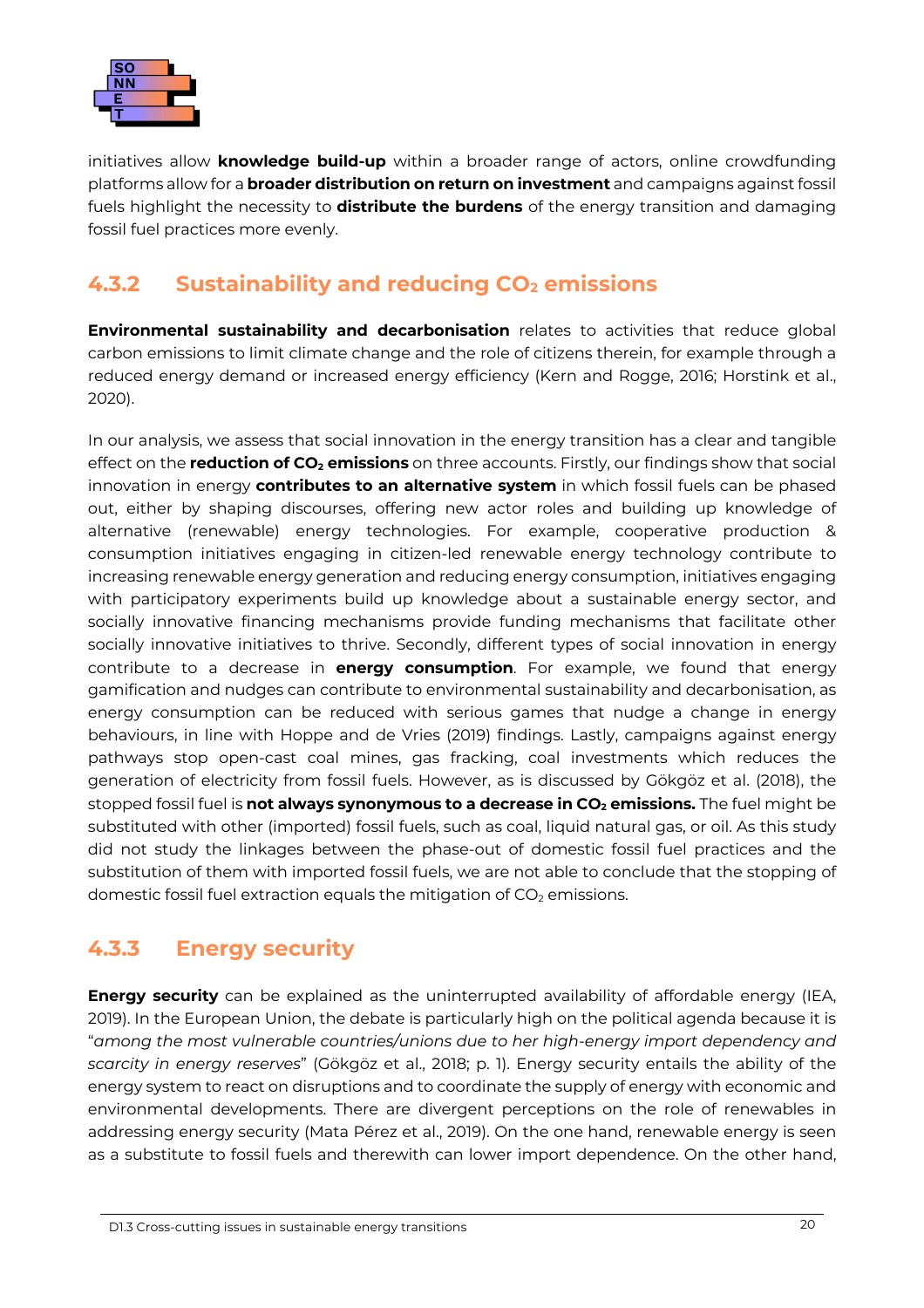

renewable energy is seen as too volatile and expensive to replace fossil fuels, and can create new import needs (e.g., critical materials) (Mata Pérez et al., 2019; Vakulchuk, Overland and Scholten, 2020). This can potentially be overcome by having a great variety of renewable energies and by increasing the connections between different sources and energy cooperation (Mata Pérez et al., 2019).

Because of the high gap between energy consumption and production, Europe relies heavily on geopolitically unstable fossil imports (Gökgöz et al., 2018). As sun, wind, water basins and organic matter can provide electricity within the borders of the EU, renewables lie at the heart of energy security policies (Scholten and Bosman, 2016). The need for a secure energy system has most recently become particularly urgent due to Russia's invasion of Ukraine. The invasion has exacerbated the increased energy prices that Europe is facing and makes the supply of energy uncertain (European Commission, 2022), invoking a renewed discussion around the role of renewable energy in Europe. However, renewables are volatile. Thus, the debate about the relationship between renewables and energy security mainly evolves around our ability to solve the intermittency of sun and wind, for example by saving electricity to use at a later time (i.e. through energy storage technologies) and by demand-side management (i.e. automatically distributing electricity to where there is high demand or changing consumer behaviour to use electricity at peak supply).

It is possible to argue that social innovation in the energy transition contributes to energy security on multiple accounts. Firstly, peer-to-peer electricity exchange initiatives contribute to the innovation of the technology, regulation and social norms of systems wherein **smart-grids** match supply and demand automatically. Secondly, socially innovative initiatives that contribute to behaviour change in consumers can aid in **demand-side management**, by convincing consumers to change their consumption patterns, for example through apps engaging with energy gamification and nudges. Thirdly, in particular in Germany, energy cooperatives have increased the level of renewable energy going into the grid. Moreover, some energy cooperatives have been part of trials, creating decentralised grids with, for example, battery storage to make existing grids more resilient.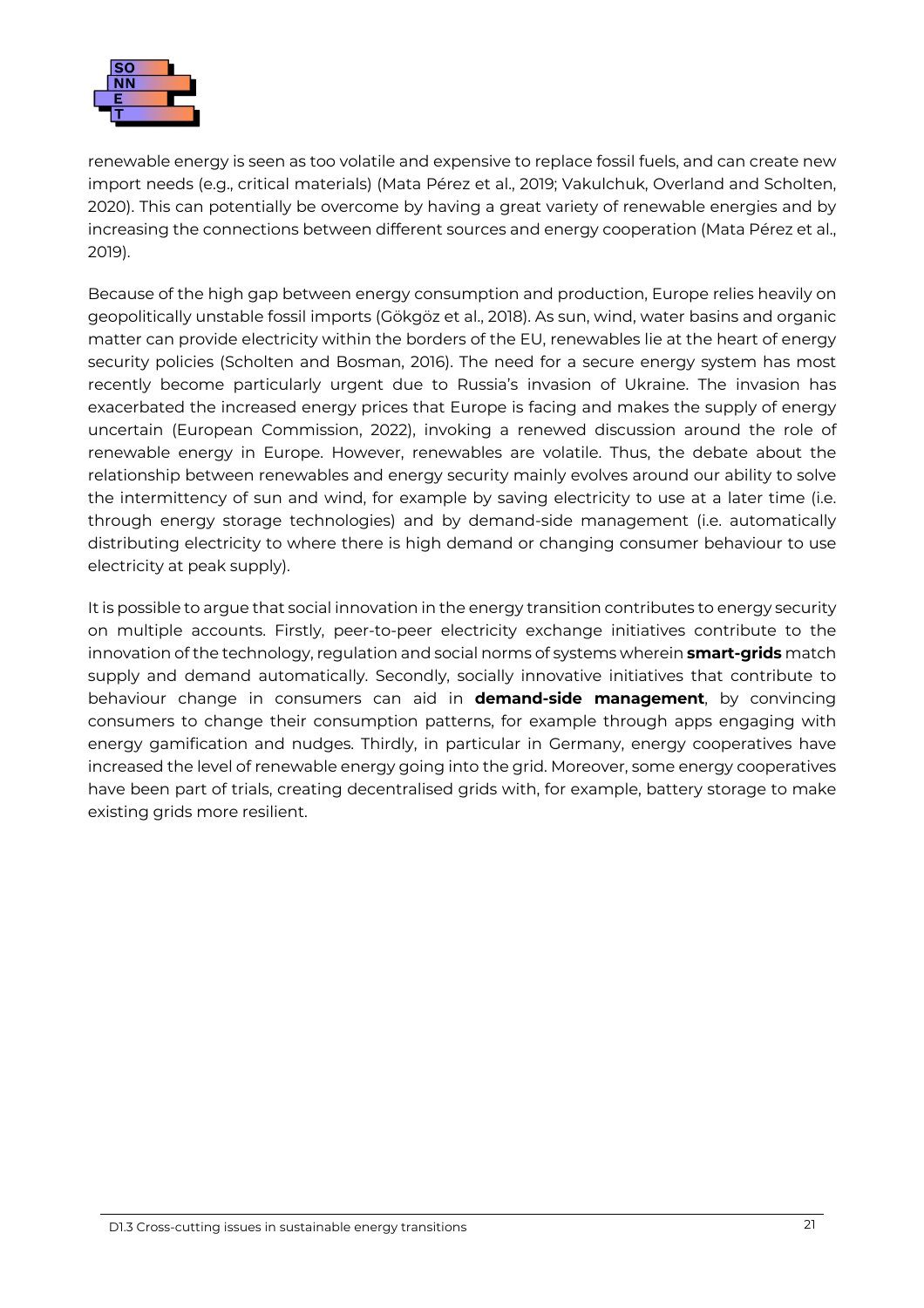

### <span id="page-26-0"></span>**5 REFLECTIONS AND CONCLUSIONS**

The literature on social innovation in the energy transition focuses mainly on energy cooperatives. However, in the SONNET project, we have taken a broader take on the concept, defining it as a "*combination of ideas, objects and/or actions that change social relations and involve new ways of doing, thinking and/or organising energy"* (Wittmayer et al, 2020; p.6).

Taking this broader approach towards social innovation in the energy transition, we found several **key enabling and impeding factors** of social innovation. Firstly, we found that social innovation in energy is mostly impeded by opposing and locked-in discourses, regulations and beliefs within the regime of the energy sector. Secondly, our data highlights the importance of considering the diversity in goals and theories of change associated with various forms of social innovation. Whereas some types of social innovation might be involved with **building up** new ways of doing, thinking and/or organising (i.e. peer-to-peer electricity exchange), others might be more involved in breaking down and **phasing out** existing institutions (i.e. campaigns against specific energy pathways) (Hebinck et al., 2022). Lastly, we see that there is a **synergy** between social innovations, where the contributions of one social innovation might enable others' success. For example, socially innovative crowdfunding platforms might enable social innovation initiatives by granting them access to the financial system.

Furthermore, we found that SIEs **contribute** to the energy transition in seven ways: 1) they provide alternative discourses and knowledge on the energy transition, 2) they ensure broader distribution of benefits of the energy transition, 3) they increase citizen participation in the energy transition, 4) they change actor roles and behaviour, 5) they reduce fossil fuel extraction, 6) they increase renewable electricity generation and 7) reduce energy consumption or increase energy efficiency. In doing so, they contribute to increasing the **energy justice** of the energy transition (i.e. through involving citizens within decision-making and distribution of benefits), increasing **energy security** (i.e. by facilitating storage of intermittent renewables) and improving the **sustainability** of the sector (i.e. by stopping fossil fuel extraction, reducing CO<sub>2</sub> consumption and generating electricity from renewables).

The focus of this research has been the analysis of secondary data: summaries of enabling and impeding factors and contributions of the SONNET Country reports and scientific literature. This approach partly came from the assumption that these summaries capture the highlights of the research. In future research, the findings of this study might be validated and extended through the use of primary data. Furthermore, our inductive analysis resulted in seven contributions of social innovation in the energy transition which we related to energy justice, energy security and sustainability. However, we did not consider these themes during the collection of the primary data: the original SONNET reports were written without considering these analytical codes in mind. Therefore, it might be interesting to explore the linkages between social innovation and energy justice, energy security and sustainability in more detail. The relationship between social innovation and energy security seems a particularly important topic to analyse more thoroughly, especially considering Russia's recent invasion of Ukraine and the renewed debate about European energy security.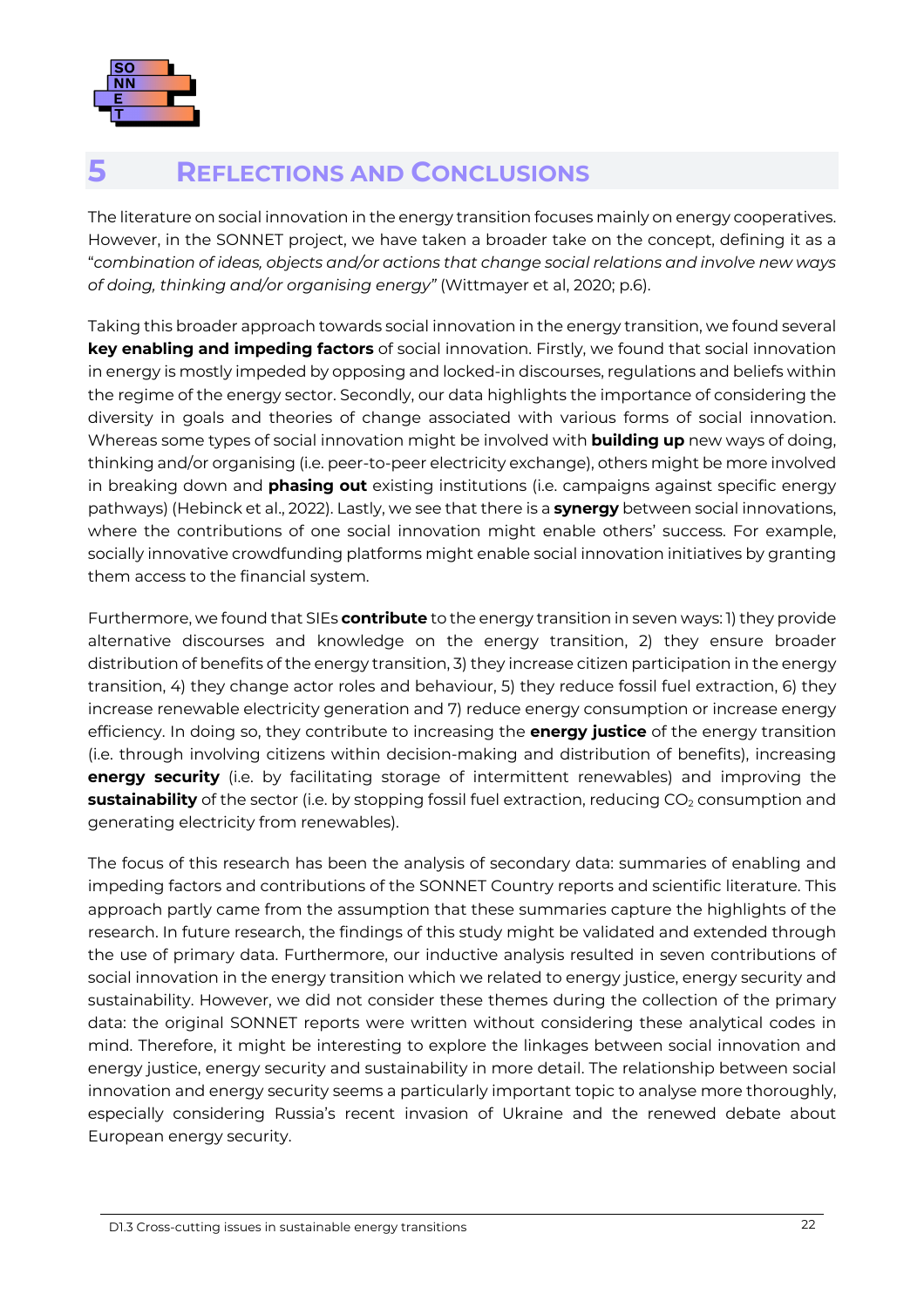

#### <span id="page-27-0"></span>**6 REFERENCES**

- Scholten, D., and Bosman, R., (2016). The geopolitics of renewables; exploring the political implications of renewable energy systems. Technological Forecast Social Change, 103. 273- 283.
- Burke, M. J., and Stephens, J. C. (2017). Energy democracy: Goals and policy instruments for sociotechnical transitions. Energy Research and Social Science, 33(October), 35–48. https://doi.org/10.1016/j.erss.2017.09.024
- COMETS, NEWCOMERS, SocialRES and SONNET (2022): Putting people at the heart of energy transitions. Social innovation in energy: four projects shine a light on the path forward. Policy brief, April 2022. Brussels/Antwerp: COMETS, NEWCOMERS, SocialRES, SONNET H2020 projects. Online at: [https://sonnet-energy.eu/wp](https://sonnet-energy.eu/wp-content/uploads/2022/04/H2020_Policy-brief_final_2604.pdf)[content/uploads/2022/04/H2020\\_Policy-brief\\_final\\_2604.pdf](https://sonnet-energy.eu/wp-content/uploads/2022/04/H2020_Policy-brief_final_2604.pdf)
- Dóci, G. (2021). Collective action with altruists: How are citizens led renewable energy communities developed? Sustainability (Switzerland), 13(2), 1–16. <https://doi.org/10.3390/su13020507>
- European Commission, Directorate-General for Energy, (2019a) *Clean energy for all Europeans*. Publications Office. <https://data.europa.eu/doi/10.2833/9937>
- European Commission, Directorate-General for Communication, (2019b) *The European Green*  **Deal. Conline at: Concerning at: [https://eur-lex.europa.eu/legal](https://eur-lex.europa.eu/legal-content/EN/TXT/HTML/?uri=CELEX:52019DC0640&from=EN)**[content/EN/TXT/HTML/?uri=CELEX:52019DC0640&from=EN](https://eur-lex.europa.eu/legal-content/EN/TXT/HTML/?uri=CELEX:52019DC0640&from=EN)
- European Commission, Directorate-General for Communication, (2022) *REPowerEU, joint European action for more affordable, secure and sustainable energy*. Online at: <https://data.europa.eu/doi/10.2775/076377>
- Gregg, J. S., Nyborg, S., Hansen, M., Schwanitz, V. J., Wierling, A., Zeiss, J. P., Delvaux, S., Saenz, V., Polo-Alvarez, L., Candelise, C., Gilcrease, W., Arrobbio, O., Sciullo, A., & Padovan, D. (2020). Collective action and social innovation in the energy sector: A mobilization model perspective. Energies, 13(3).<https://doi.org/10.3390/en13030651>
- Gökgöz, F., and Güvercin, M.T. (2018). Energy security and renewable energy efficiency in EU. Renewable and Sustainable Energy Reviews, 96, 226-239. <https://doi.org/10.1016/j.rser.2018.07.046>
- Hatzl, S., Seebauer, S., Fleiß, E., and Posch, A. (2016). Market-based vs. grassroots citizen participation initiatives in photovoltaics: A qualitative comparison of niche development. Futures, 78–79, 57–70. <https://doi.org/10.1016/j.futures.2016.03.022>
- Hewitt, R. J., Bradley, N., Baggio, C. A., Barlagne, C., Ceglarz, A., Cremades, R., McKeen, M., Otto, I. M., & Slee, B. (2019). Social Innovation in Community Energy in Europe: A Review of the Evidence. FRONTIERS IN ENERGY RESEARCH, 7.<https://doi.org/10.3389/fenrg.2019.00031>
- Hebinck, A., Diercks, G., von Wirth, T., Beers, P. J., Barsties, L., Buchel, S., Greer, R., van Steenbergen, F. & Loorbach, D. (2022) An actionable understanding of societal transitions: the X-curve framework. Sustain Sci 17, 1009–1021.<https://doi.org/10.1007/s11625-021-01084-w>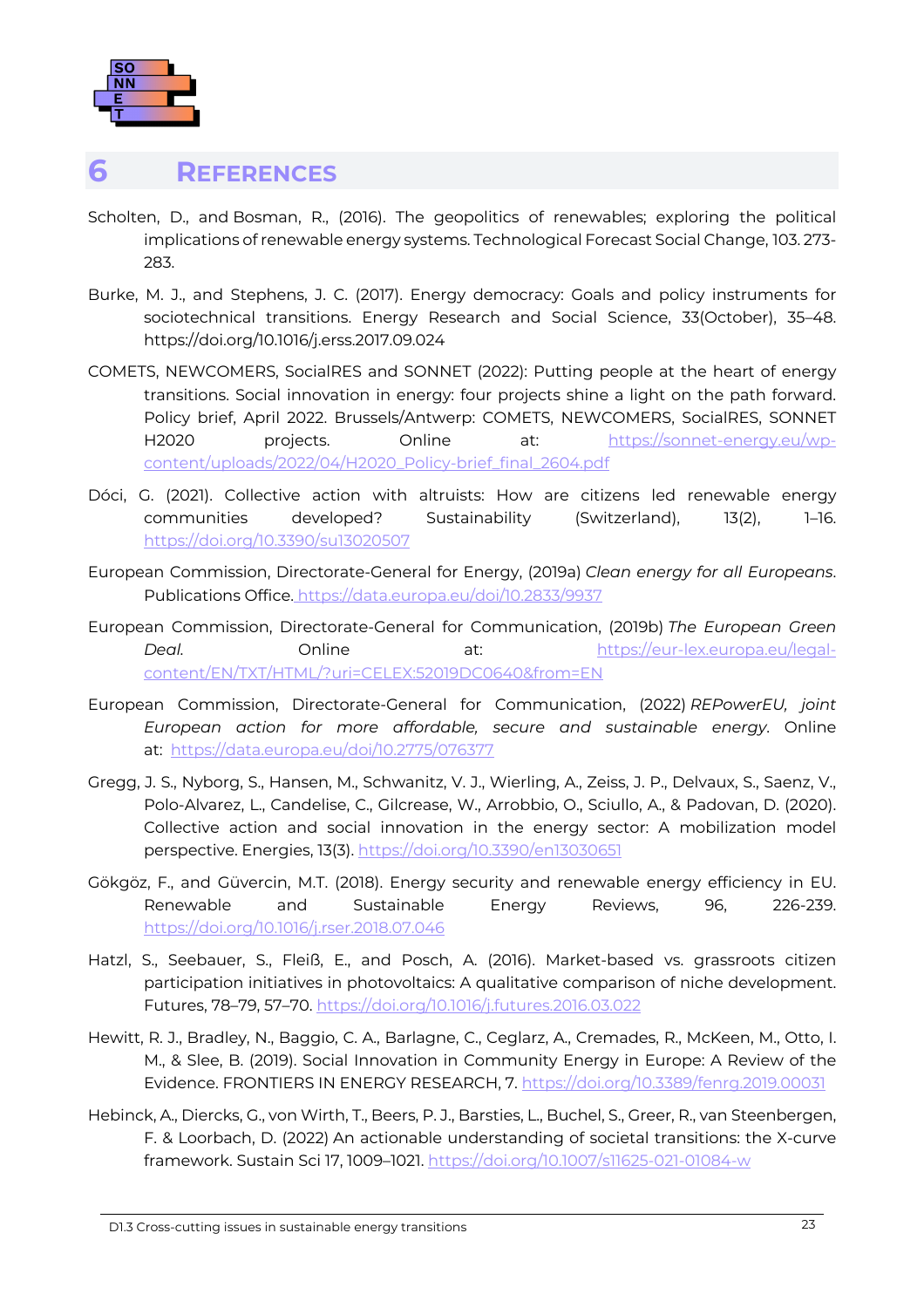

- Hielscher, S., and Wittmayer, J.M. (2021) (eds) Report on case studies describing the diversity, processes, and contributions of SIEs, SIE-fields and SIE-initiatives in six countries. Deliverable 3.2. SONNET: EU Horizon 2020 Grant agreement no: 837498
- Hoppe, T., and de Vries, G. (2018). Social innovation and the energy transition. Sustainability (Switzerland), 11(1).<https://doi.org/10.3390/su11010141>
- Horstink, L., Wittmayer, J. M., Ng, K., Luz, G. P., Marín-González, E., Gährs, S., Campos, I., Holstenkamp, L., Oxenaar, S., & Brown, D. (2020). Collective renewable energy prosumers and the promises of the energy union: Taking stock. Energies, 13(2), 1–30. <https://doi.org/10.3390/en13020421>
- IEA. (2019). *Energy security - Areas of work*. Online at: https://www.iea.org/areas-ofwork/ensuring-energy-security.
- Kaup, F. (2015). Theoretical framework: Sustainability and innovation. In Contributions to Economics (Vol. 213, pp. 13–44). https://doi.org/10.1007/978-3-319-16583-7\_2 Kern, F., &
- Kern, F. and Rogge, K. S. (2016). The pace of governed energy transitions: Agency, international dynamics and the global Paris agreement accelerating decarbonisation processes? Energy Research and Social Science, 22, 13–17.<https://doi.org/10.1016/j.erss.2016.08.016>
- Koirala, B. P., Araghi, Y., Kroesen, M., Ghorbani, A., Hakvoort, R. A., & Herder, P. M. (2018). Trust, awareness, and independence: Insights from a socio-psychological factor analysis of citizen knowledge and participation in community energy systems. Energy Research and Social Science, 38(January), 33–40.<https://doi.org/10.1016/j.erss.2018.01.009>
- Koirala, B. P., van Oost, E., and van der Windt, H. (2020). Innovation dynamics of socio-technical alignment in community energy storage: The cases of drten and ecovat. Energies, 13(11), 1– 22. <https://doi.org/10.3390/en13112955>
- Kooij, H. J., Lagendijk, A., and Oteman, M. (2018). Who beats the Dutch tax department? Tracing 20 years of niche-regime interactions on collective solar PV production in The Netherlands. Sustainability (Switzerland), 10(8). <https://doi.org/10.3390/su10082807>
- Koster, A. M., and Anderies, J. M. (2013). Institutional factors that determine energy transitions: A comparative case study approach. Lecture Notes in Energy, 23, 33–61. [https://doi.org/10.1007/978-1-4471-5595-9\\_3](https://doi.org/10.1007/978-1-4471-5595-9_3)
- Lavrijssen, S., and Parra, A. C. (2017). Radical prosumer innovations in the electricity sector and the impact on prosumer regulation. Sustainability (Switzerland), 9(7), 1–21. <https://doi.org/10.3390/su9071207>
- Local-energy swiss (2022). Neustart Energiestadt. Retrieved April 26th 2022 from <https://www.local-energy.swiss/neustart-energiestadt.html#/>
- Maher, M., and Hazenberg, R. (2021). Floating down the river: Vietnamese community-led social innovation. Social Enterprise Journal, 17(1), 1–19.<https://doi.org/10.1108/SEJ-04-2020-0024>
- Mata Pérez, M. de la E., Scholten, D., and Smith Stegen, K. (2019). The multi-speed energy transition in Europe: Opportunities and challenges for EU energy security. Energy Strategy Reviews, 26(August).<https://doi.org/10.1016/j.esr.2019.100415>

D1.3 Cross-cutting issues in sustainable energy transitions 24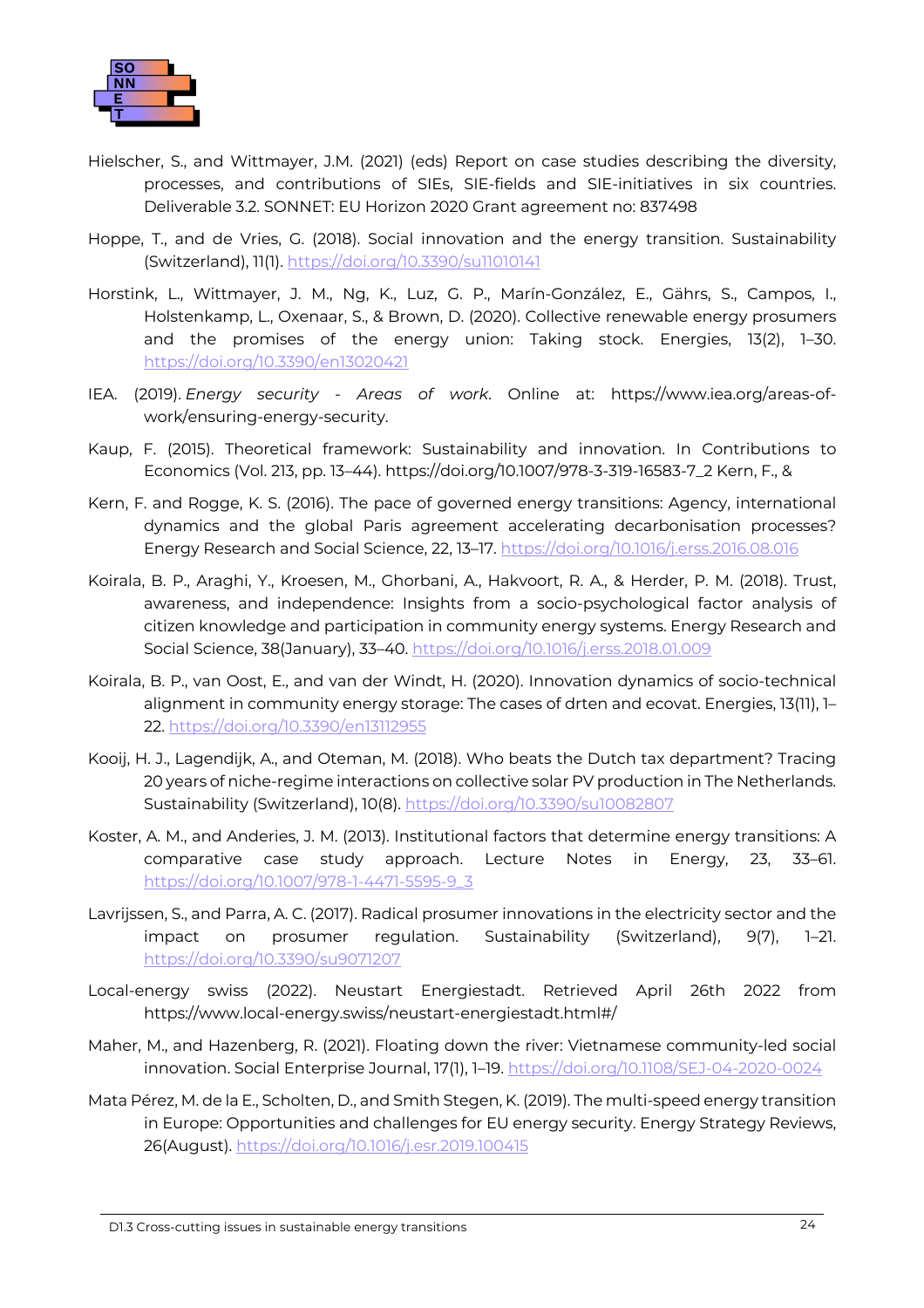

- Ryghaug, M., Skjølsvold, T. M., and Heidenreich, S. (2018). Creating energy citizenship through material participation. Social Studies of Science, 48(2), 283–303. <https://doi.org/10.1177/0306312718770286>
- Schaffrin, A., and Fohr, G. (2017). The local perspective on energy transition and innovation. Economic Complexity and Evolution, 75–95. [https://doi.org/10.1007/978-3-319-43940-2\\_4](https://doi.org/10.1007/978-3-319-43940-2_4)
- Sillak, S., Borch, K., and Sperling, K. (2021). Assessing co-creation in strategic planning for urban energy transitions. Energy Research and Social Science, 74(January), 101952. <https://doi.org/10.1016/j.erss.2021.101952>
- Soares da Silva, D., and Horlings, L. G. (2020). The role of local energy initiatives in co-producing sustainable places. Sustainability Science, 15(2), 363–377. [https://doi.org/10.1007/s11625-019-](https://doi.org/10.1007/s11625-019-00762-0) [00762-0](https://doi.org/10.1007/s11625-019-00762-0)
- Szulecki, K. (2018). Conceptualizing energy democracy. Environmental Politics, 27(1), 21–41. <https://doi.org/10.1080/09644016.2017.1387294>
- Tingey, M., and Webb, J. (2020). Governance institutions and prospects for local energy innovation: laggards and leaders among UK local authorities. Energy Policy, 138(January), 111211. <https://doi.org/10.1016/j.enpol.2019.111211>
- Wittmayer, J.M.; Fraaije, M.; Hielscher, S. & Avelino, F. (2020) Report on preliminary typology of social innovation in the energy sector. SONNET, Horizon 2020, Grant Agreement no. 837498, Deliverable 1.1.
- Vakulchuk, R., Overland, I., and Scholten, D. (2020). Renewable energy and geopolitics: A review. Renewable and Sustainable Energy Reviews, 122(January), 109547. <https://doi.org/10.1016/j.rser.2019.109547>
- Van Veelen, B., and van der Horst, D. (2018). What is energy democracy? Connecting social science energy research and political theory. Energy Research and Social Science, 46(May 2017), 19–28.<https://doi.org/10.1016/j.erss.2018.06.010>
- Vergragt, P. J., and Brown, H. S. (2012). The challenge of energy retrofitting the residential housing stock: Grassroots innovations and socio-technical system change in Worcester, MA. Technology Analysis and Strategic Management, 24(4), 407–420. https://doi.org/10.1080/09537325.2012.6639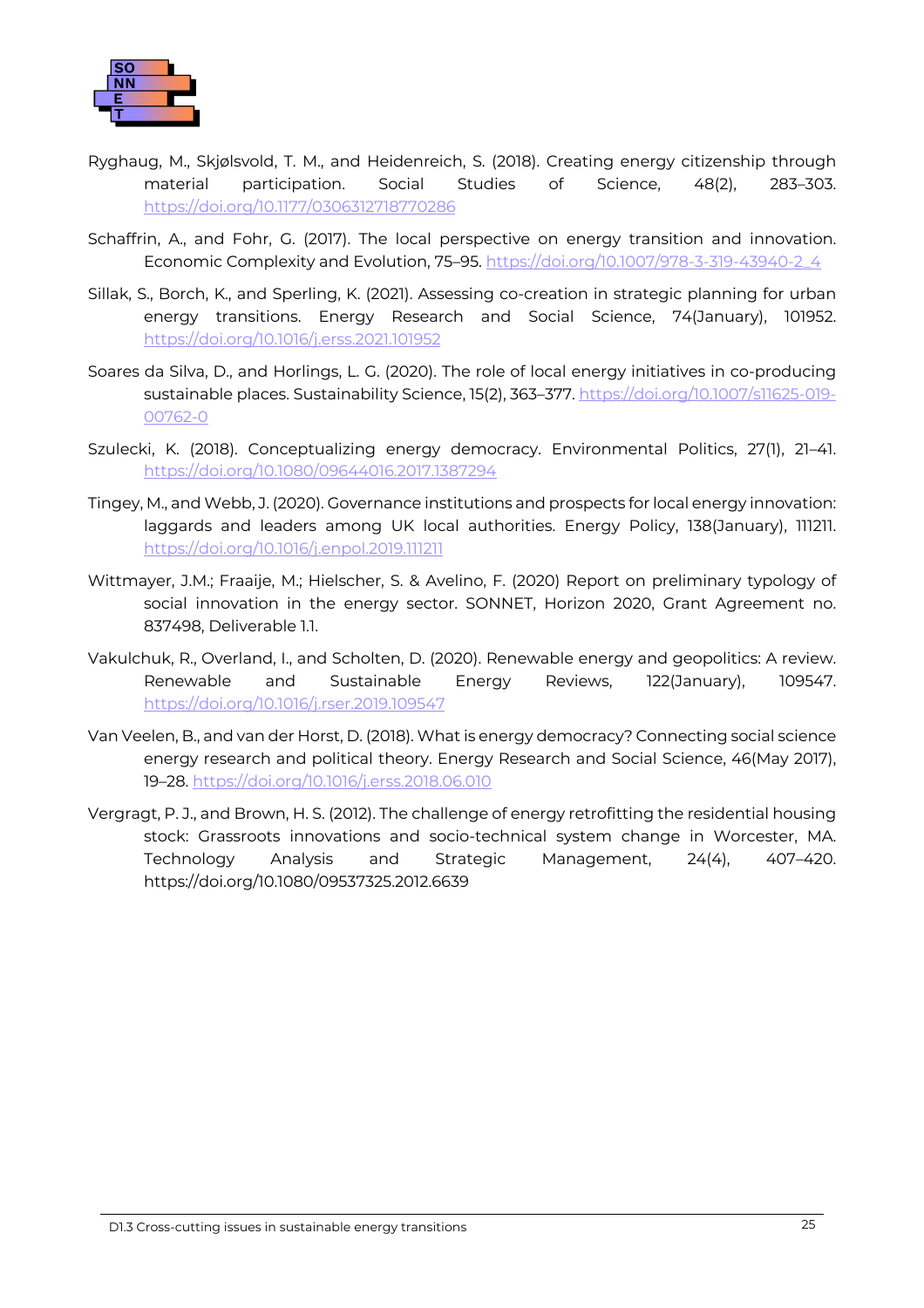

# <span id="page-30-0"></span>**Appendix 1: EC summary requirements**

#### *Changes with respect to the DoA*

The submission deadline of the deliverable has been extended from the 30.03.2022 to the 31.05.2022. This is because it synthesizes insights from the work across SONNET work packages, some of which have experienced delays mainly due to the pandemic. This postponement has been agreed upon with the EU project officer. There are no other changes in scope and content of the deliverable.

#### *Dissemination and uptake*

This deliverable will be uploaded on the SONNET website, and openly shared on the platform Zenodo.

#### *Short Summary of results (<250 words)*

SONNET's overall aim was to generate novel understandings of the diversity, processes and contributions of social innovation in the energy sector, and critically evaluate and assess their success and future potential towards supporting sustainable transitions of energy systems. After having employed various methods to study social innovation in energy over the past three years, this working paper aims to synthesise selected insights from across the different work streams. In doing so it brings together SONNET insights on two aspects: 1) the factors influencing (enabling or impeding) the development of social innovation in energy, and 2) the contributions that social innovations make to energy systems. Firstly, regarding influencing factors, we found that political support, funding and access to knowledge networks are key enablers, whereas opposition from the incumbent regime and alternative discourses are key impeding factors. Secondly, we found social innovation contributes to energy justice of the energy transition (i.e. through involving citizens within decision-making and distribution of benefits), increasing energy security (i.e. by facilitating storage of intermittent renewables) and improving the sustainability of the sector (i.e. by stopping fossil fuel extraction, reducing  $CO<sub>2</sub>$  emissions and generating electricity from renewables). We found that it is important to consider the diversity of social innovations, whose narratives of change and goals expand beyond the current dominant focus on energy cooperatives.

### *Evidence of accomplishment*

This deliverable and associated documents form the evidence of accomplishment.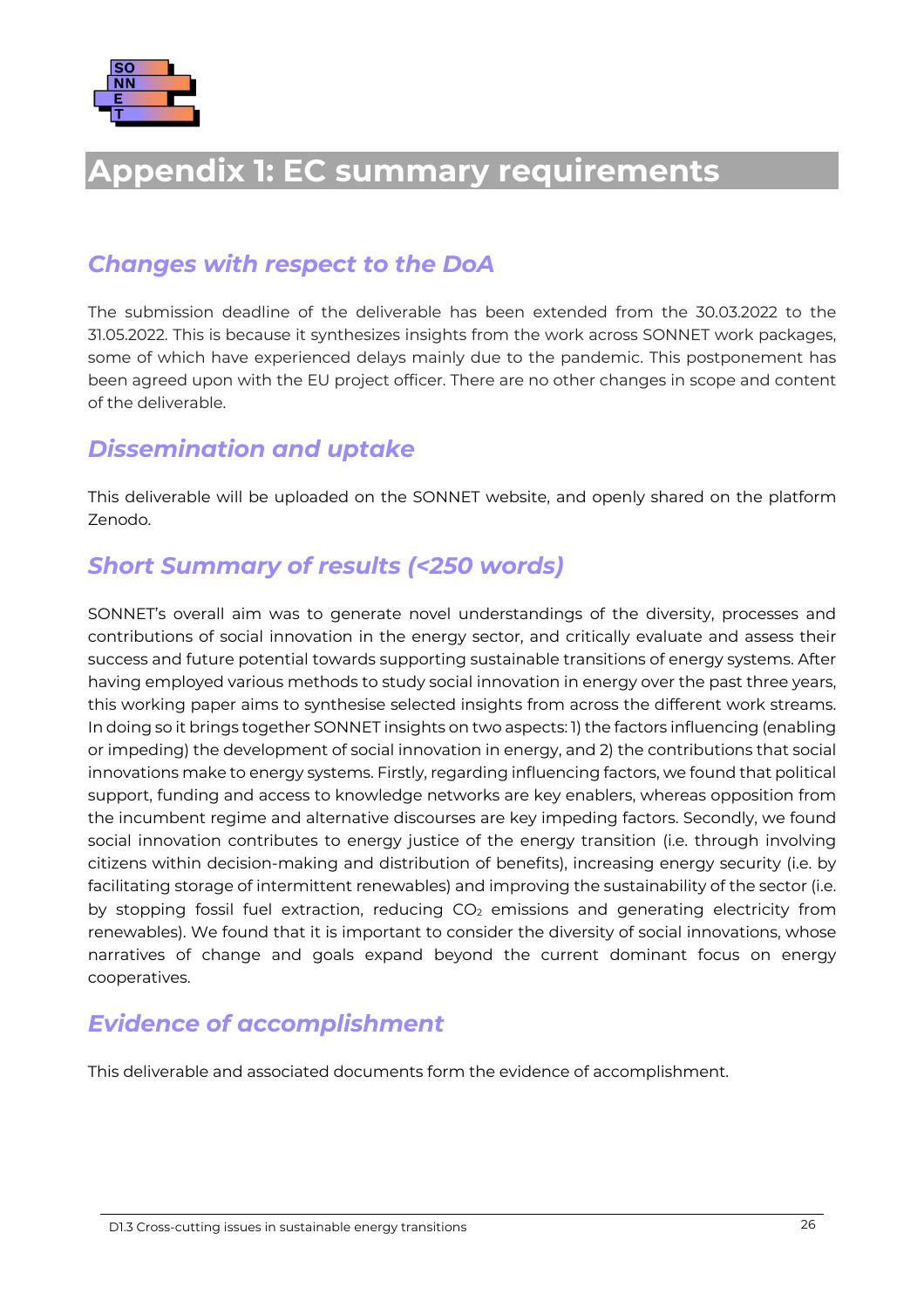

# <span id="page-31-0"></span>**Appendix 2: Overview of reviewed literature**

- Dóci, G., 2021. Collective action with altruists: How are citizens led renewable energy communities developed? Sustain. 13, 1–16. https://doi.org/10.3390/su13020507
- Gregg, J.S., Nyborg, S., Hansen, M., Schwanitz, V.J., Wierling, A., Zeiss, J.P., Delvaux, S., Saenz, V., Polo-Alvarez, L., Candelise, C., Sciullo, A., Padovan, D., 2020. Collective action and social innovation in the energy sector: A mobilization model perspective. Energies 13. https://doi.org/10.3390/en13030651
- Hatzl, S., Seebauer, S., Fleiss, E., Posch, A., Fleiß, E., Posch, A., 2016. Market-based vs. grassroots citizen participation initiatives in photovoltaics: A qualitative comparison of niche development. Futures 78– 79, 57–70. https://doi.org/10.1016/j.futures.2016.03.022
- Hewitt, R.J., Bradley, N., Baggio, C.A., Barlagne, C., Ceglarz, A., Cremades, R., McKeen, M., Otto, I.M., Slee, B., 2019. Social Innovation in Community Energy in Europe: A Review of the Evidence. Front. ENERGY Res. 7. https://doi.org/10.3389/fenrg.2019.00031
- Hoppe, T., de Vries, G., 2018. Social innovation and the energy transition. Sustain. 11. https://doi.org/10.3390/su11010141
- Kaup, F., 2015. Theoretical framework: Sustainability and innovation, Contributions to Economics. https://doi.org/10.1007/978-3-319-16583-7\_2
- Koirala, B.P., Araghi, Y., Kroesen, M., Ghorbani, A., Hakvoort, R.A., Herder, P.M., 2018. Trust, awareness, and independence: Insights from a socio-psychological factor analysis of citizen knowledge and participation in community energy systems. Energy Res. Soc. Sci. 38, 33–40. https://doi.org/10.1016/j.erss.2018.01.009
- Koirala, B.P., van Oost, E., van der Windt, H., 2020. Innovation dynamics of socio-technical alignment in community energy storage: The cases of drten and ecovat. Energies 13, 1–22. https://doi.org/10.3390/en13112955
- Kooij, H.-J., Lagendijk, A., Oteman, M., 2018. Who beats the Dutch tax department? Tracing 20 years of nicheregime interactions on collective solar PV production in The Netherlands. Sustain. 10. https://doi.org/10.3390/su10082807
- Koster, A.M., Anderies, J.M., 2013. Institutional factors that determine energy transitions: A comparative case study approach. Lect. Notes Energy 23, 33–61. https://doi.org/10.1007/978-1-4471-5595-9\_3
- Lavrijssen, S., Parra, A.C., 2017. Radical prosumer innovations in the electricity sector and the impact on prosumer regulation. Sustainability 9, 1–21. https://doi.org/10.3390/su9071207
- Maher, M., Hazenberg, R., 2021. Floating down the river: Vietnamese community-led social innovation. Soc. Enterp. J. 17, 1–19. https://doi.org/10.1108/SEJ-04-2020-0024
- Schaffrin, A., Fohr, G., 2017. The local perspective on energy transition and innovation. Econ. Complex. Evol. 75–95. https://doi.org/10.1007/978-3-319-43940-2\_4
- Sillak, S., Borch, K., Sperling, K., 2021. Assessing co-creation in strategic planning for urban energy transitions. Energy Res. Soc. Sci. 74, 101952. https://doi.org/10.1016/j.erss.2021.101952
- Soares da Silva, D., Horlings, L.G., 2020. The role of local energy initiatives in co-producing sustainable places. Sustain. Sci. 15, 363–377. https://doi.org/10.1007/s11625-019-00762-0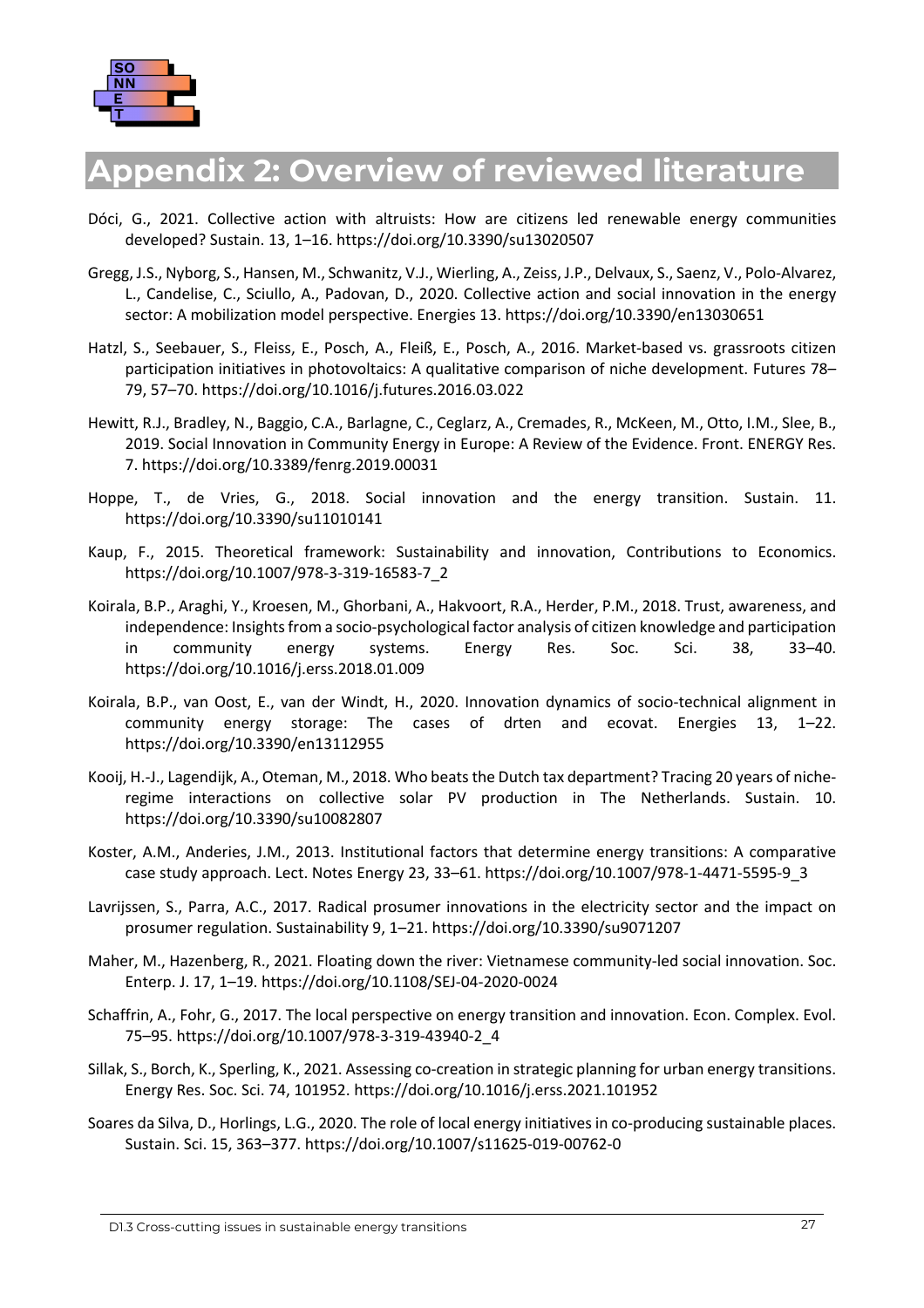

- Tingey, M., Webb, J., 2020. Governance institutions and prospects for local energy innovation: laggards and leaders among UK local authorities. Energy Policy 138, 111211. https://doi.org/10.1016/j.enpol.2019.111211
- Vergragt, P.J., Brown, H.S., 2012. The challenge of energy retrofitting the residential housing stock: Grassroots innovations and socio-technical system change in Worcester, MA. Technol. Anal. Strateg. Manag. 24, 407–420. https://doi.org/10.1080/09537325.2012.663964